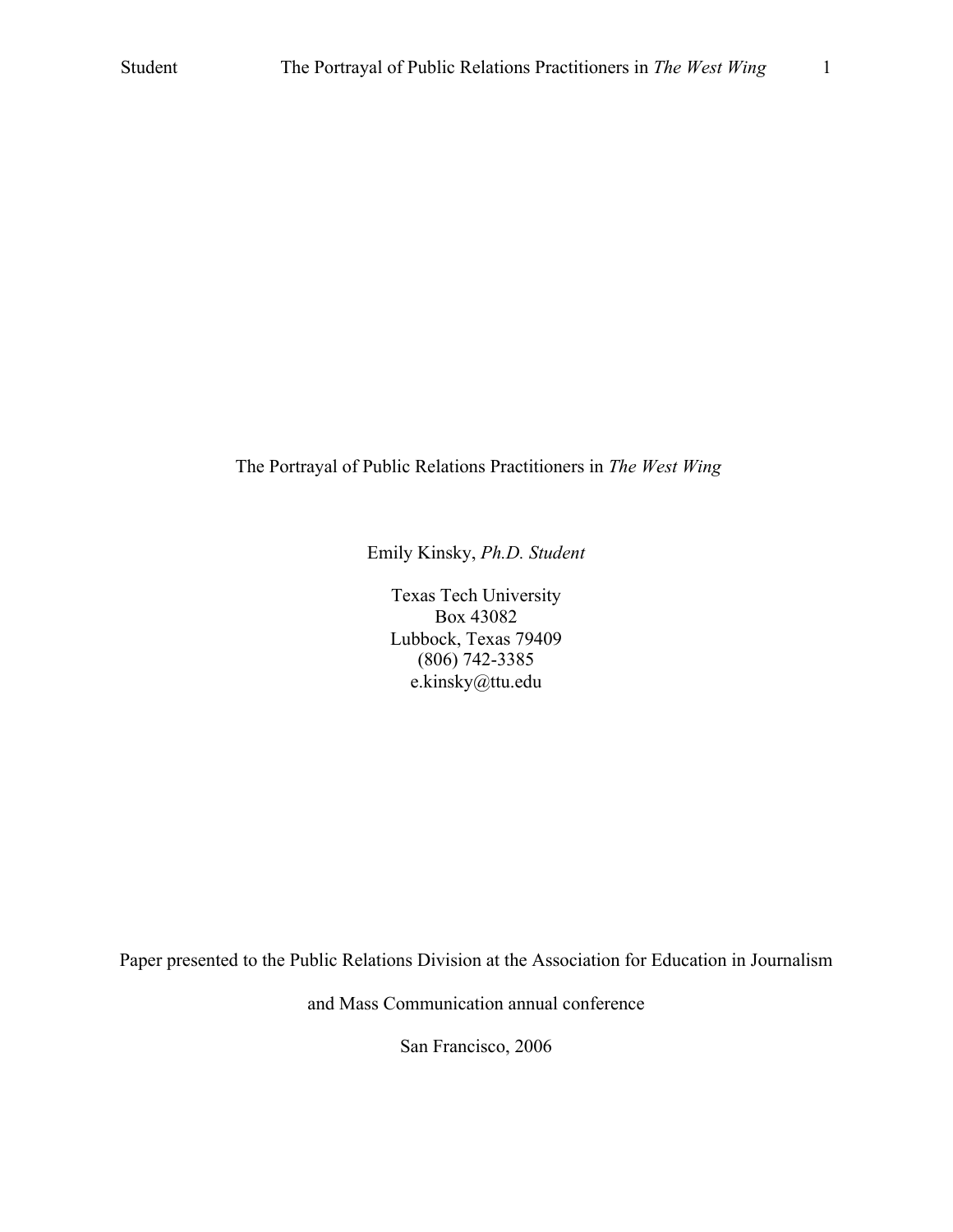# Abstract

An investigation of the portrayal of public relations practitioners was performed using content analysis of the 22 episodes in the debut season of *The West Wing*. The practitioners were coded based on demonstrated traits and work performed or discussed. Significant differences were found between male and female practitioners being included or disciplined, appearing as major characters, dealing with government officials and the media, discussing speech writing, and appearing silly.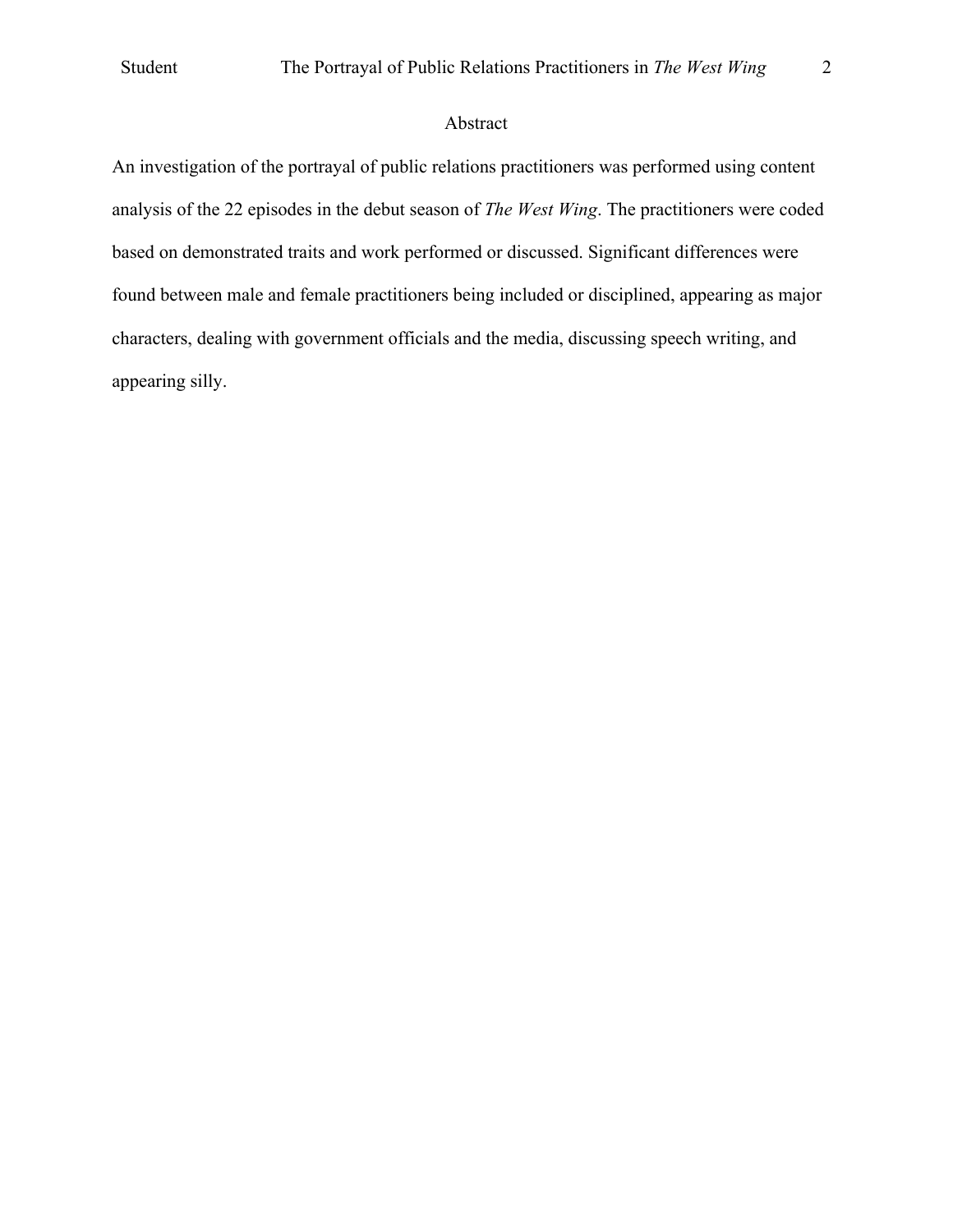# **Portrayal of Public Relations Practitioners in** *The West Wing*

Television has been shown to have an effect on our perceptions of reality (Gerbner & Gross, 1976; Shrum, Wyer & O'Guinn, 1998). Television is considered a "socialization agent" that informs society what is acceptable and what is not and gives meaning to our social roles (Signorielli, 1999). Without direct exposure to a situation, we, the public, often assume a portrayal on television is accurate or at least based in fact. The presentation of occupations on television is believed to affect how people view those fields (DeFleur, 1964; Stone & Lee, 1990; Pfau & Mullen, 1995; Miller, 1999; Pfau, Moy, & Szabo, 2001; Jo, 2003). If an occupation is portrayed in a positive light and in a realistic manner, it could draw the appropriate next generation of employees and could encourage good working relationships with others. If, however, an occupation is portrayed negatively or out of step with reality, top quality candidates may be lost to another field, the wrong sort of candidates may be attracted, and/or other professionals may not respect those in that field. For these reasons, it is worth studying how public relations practitioners are portrayed on television, particularly on prime-time when more people are watching. The way practitioners are presented could affect how agencies, businesses, and institutions recruit future employees and how journalists and the public interact with them.

This study examines how public relations practitioners are portrayed in the debut season of NBC's prime-time political series, *The West Wing*. Content analysis was used to study the 22 episodes in the first season, which began airing in 1999. There are four main characters from the debut season that fit the role of public relations practitioner: Toby Ziegler, communications director; Sam Seaborn, deputy communications director; C.J. Cregg, press secretary; and Mandy Hampton, a media/political consultant. The first two are men, and the second two are women.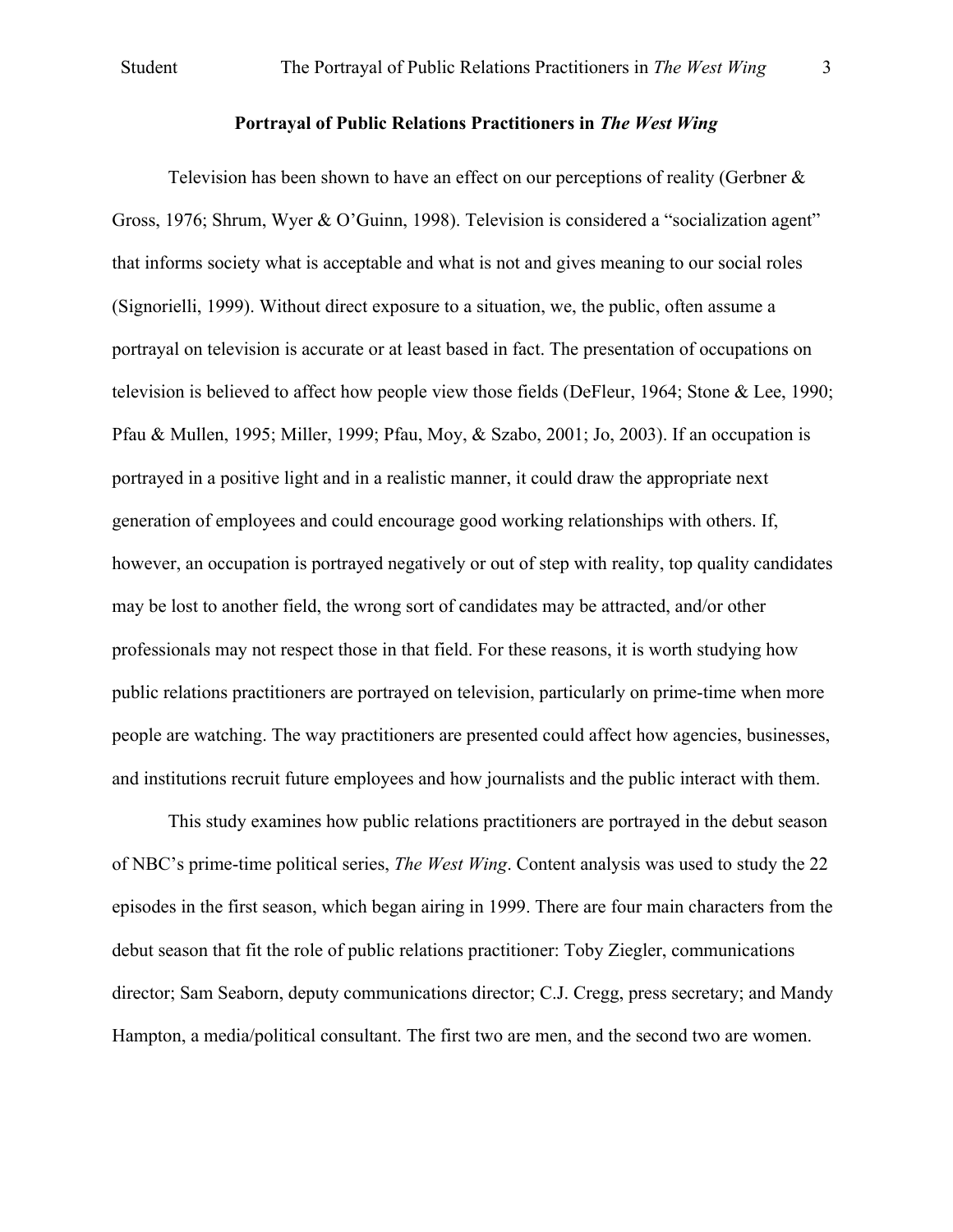*The West Wing* was chosen for analysis because of these central figures who work in a public relations capacity. They make up four of the nine main characters. Also, this series has earned high marks from both critics and fans, winning nine Emmys in the first season alone – the most ever won by a series in its debut season. The drama earned the Peabody Award for excellence in television in 1999 and 2000, as well. Even after major changes in writing, acting, and producing staff over the years, the series has continued to garner millions of viewers and is in its seventh season. Besides the original broadcasts on NBC, the series also runs repeat broadcasts in syndication and has the first five seasons currently available on DVD. This high visibility could be influencing many young people as they decide on a career and many journalists and the public in their opinions of the public relations practitioners they encounter. With its top-rated cast and award-winning production, this series deserves further study.

### **Literature Review**

### *The West Wing*

Academicians have written about many aspects of *The West Wing.* Rollins and O'Connor (2003) assembled 15 articles that discussed varied aspects of the NBC series, from its similarity to reality (Levine, 2003) to its use as a teaching tool (Beavers, 2003), from its coverage of race and gender (Lane, 2003) to its scriptwriter/creator (Ezell, 2003; Hayton, 2003; Vest, 2003). Authors focused on the politics of the show (Chambers, 2003; Finn, 2003; Smith, 2003) and on the revelations of White House life behind the camera (Pompper, 2003). The series has been a topic of praise (Waxman, 2003) and scorn (Lehmann, 2003; Podhoretz, 2003). No one, however, has examined the portrayal of public relations practitioners on the program.

A quantitative analysis of *The West Wing* was performed by Holbert, Pillion, Tschida, Armfield, Kinder, Cherry, and Daulton. Holbert et al. (2003) used an experiment to test priming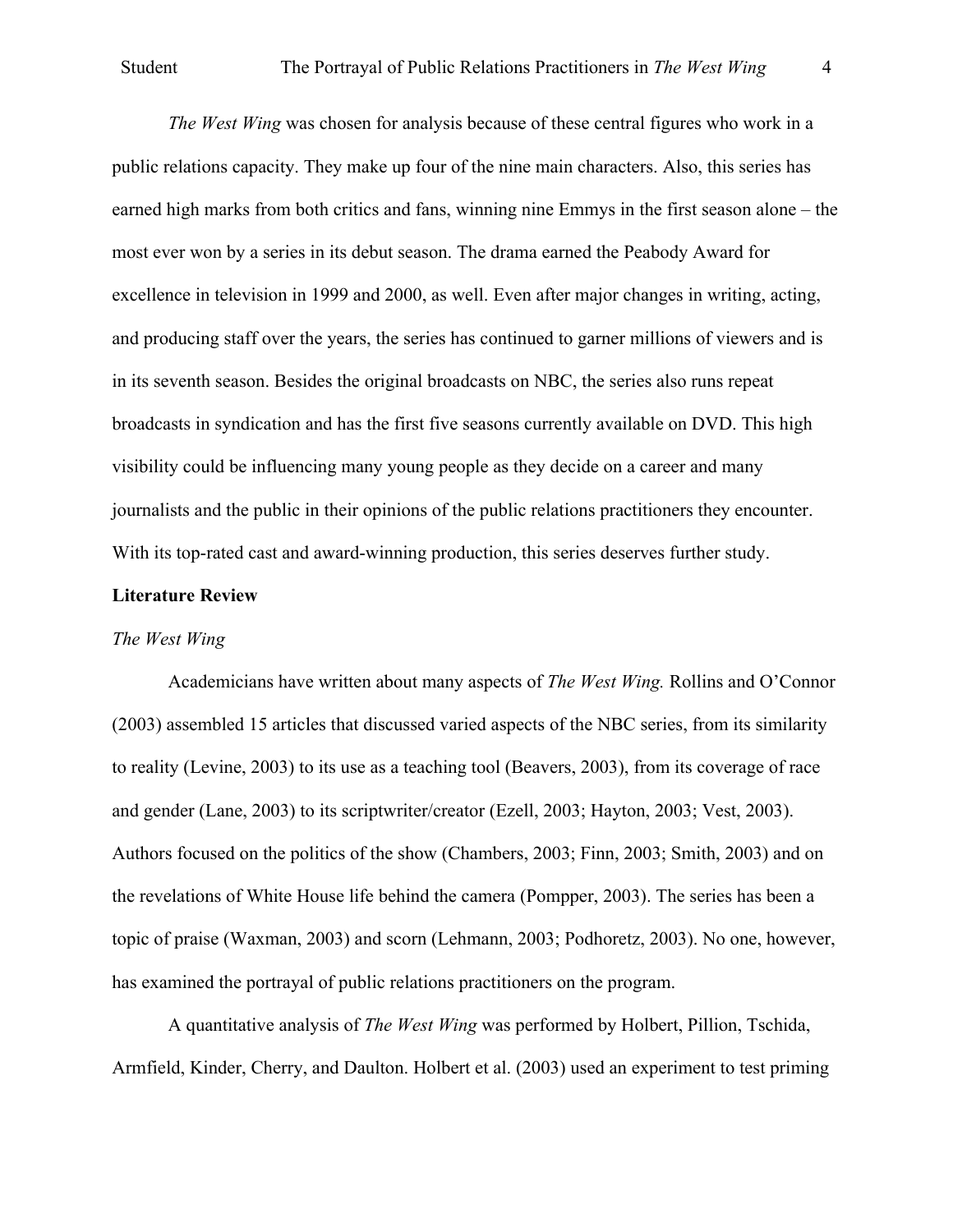effects of the series. Most priming tests have studied issues presented in network news, but these authors proposed that entertainment television primes people as well. They used a pre- and posttest questionnaire, which found that respondents felt more positively toward both current and past presidents after watching one episode of *The West Wing*.

Other studies have taken a qualitative approach to the series. Jones and Dionisopoulos (2004) performed a case study of the special 9/11 episode of *The West Wing* called "Isaac and Ishmael." The authors discussed narrative forms on television and compared this particular episode to a parable. They also commented on how other programming shied away from September 11, while *The West Wing* confronted the issue and tried to help its viewers cope with the tragedy. Jones and Dionisopoulos analyzed how the production elements, like the set and lighting, were used "to impart meaning to the text" (p. 23). The authors stated that the parable has not been commonly used on television, and because of that, this episode was groundbreaking.

Parry-Giles and Parry-Giles (2002) also used qualitative methods by conducting a broad examination of character portrayals in the debut season of *The West Wing* including examples of dialogue and descriptions of scenes. They argued that *The West Wing* is a postmodern romance. The authors specifically discussed the portrayal of race, gender, and military strength. Parry-Giles and Parry-Giles suggested that the inclusion of women and racial minorities on the series may prompt viewers to have different perceptions of government employees, "which must inspirit, at least unconsciously, a more progressive attitude toward a more multicultural executive" (p. 224). The authors praised the diversity on the White House staff but criticized other portrayals of race as stereotypically associated with violence on the show. They also argued that though the female characters are praised, the praise comes "in gendered ways" and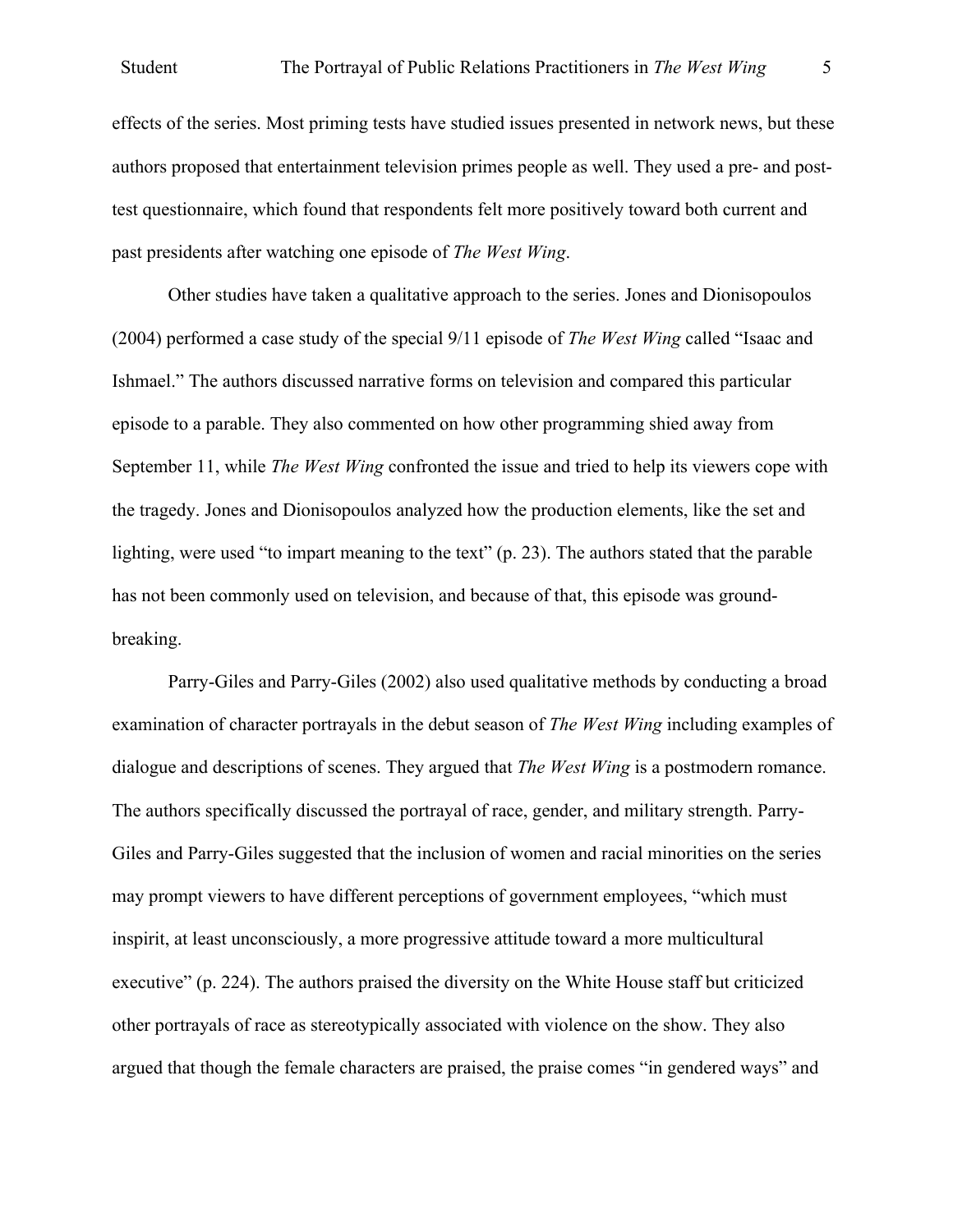### Student The Portrayal of Public Relations Practitioners in *The West Wing* 6

the women are kept "at the margins" and portrayed as "objects[s] of gaze and comment" (p. 221). In regards to military strength demonstrated on the first season, the authors pointed to the frequent appearance of military personnel as opposed to the nonexistence of diplomats; this was particularly evident with no Secretary of State.

The number of studies focused on *The West Wing* lends credence to its importance as a topic of review. Quantitative and qualitative studies about the series have added to academic literature, but there has been a lack of investigation in the area of the portrayal of public relations practitioners. This study seeks to fill that gap.

### *Portrayals of Public Relations*

Research has been performed on the portrayal of occupations in the media. Prime-time television has been a popular analysis area in the area of occupation portrayals. The televised presentation methods during these peak viewing hours have been scrutinized by social scientists for decades. Experts have conducted studies looking at the presentation of communications professionals on television, as well as in print journalism, films, and novels.

Several studies have focused on the presentation of public relations and its practitioners on news programs. Keenan (1996), who made use of Spicer's (1993) categories, performed a census of the term "public relations" mentioned in network news broadcasts from 1980 to 1995. Stories mentioning public relations tended to be related to politicians or foreign governments, and story topics often included war or disaster. The presentation of these practitioners was generally in the role of press agent. Keenan found an increase in the mention of the term public relations over that 15-year period.

Jo (2003) also examined the use of the term public relations by the news media, but he examined both print and broadcast. Using content analysis, Jo studied stories in the *New York*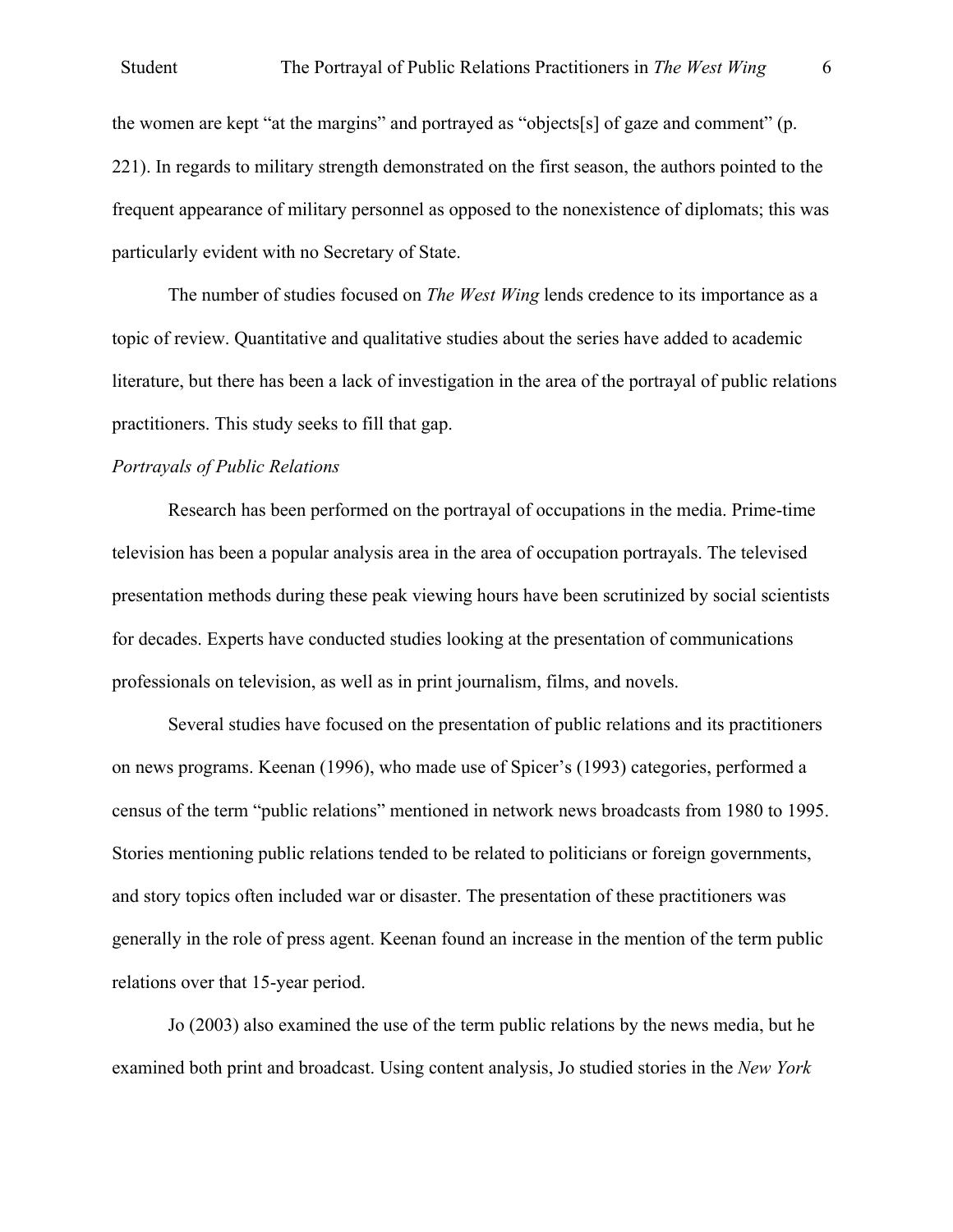*Times*, *Wall Street Journal*, and the evening news of ABC, CBS, and NBC from October 1998 to October 2001. Jo coded the type of organization mentioned in the story (business, government, non-profit, citizen group, or politician/celebrity), the news story type (straight, feature, opinion column, or editorial), the purpose of PR portrayed in the story (persuasion, advocacy, public information, cause-related, image-reputation, or relationship management), and the treatment of public relations within the story (positive, negative, or neutral). Jo found that public relations had a negative connotation when used in business stories or those dealing with the government, as opposed to the positive portrayal public relations received in stories about non-profit organizations. Additionally, Jo found that stories mentioning public relations generally referred to publicity campaigns, image-making efforts, persuasion, or marketing.

Spicer (1993) used convenience sampling of print media to collect stories, cartoons, and editorials that used the terms "public relations" or "PR." Spicer analyzed 84 items, 88.9% of which were from newspapers. He performed inductive thematic analysis allowing themes to make themselves apparent as his study progressed. Spicer's ultimate categories of how "*public relations* and *PR* are given subjective meaning in the print media" were titled: distraction, disaster, challenge, hype, merely, war, and schmooze (p. 53). Spicer determined that "clearly there is not simply one meaning, either positive or negative, attributable to the terms" (p. 58). In his analysis, 83% of the samples used the terms in a negative or unfavorable way. According to Spicer, "Reporters, editors, headline writers, and cartoonists subjectively embed and reinforce negative connotations about public relations through their use of the terms *public relations* and *PR*" (p. 58).

Some studies have focused on fictional portrayals of the public relations industry and its practitioners. Miller (1999) completed a textual analysis of the portrayal of public relations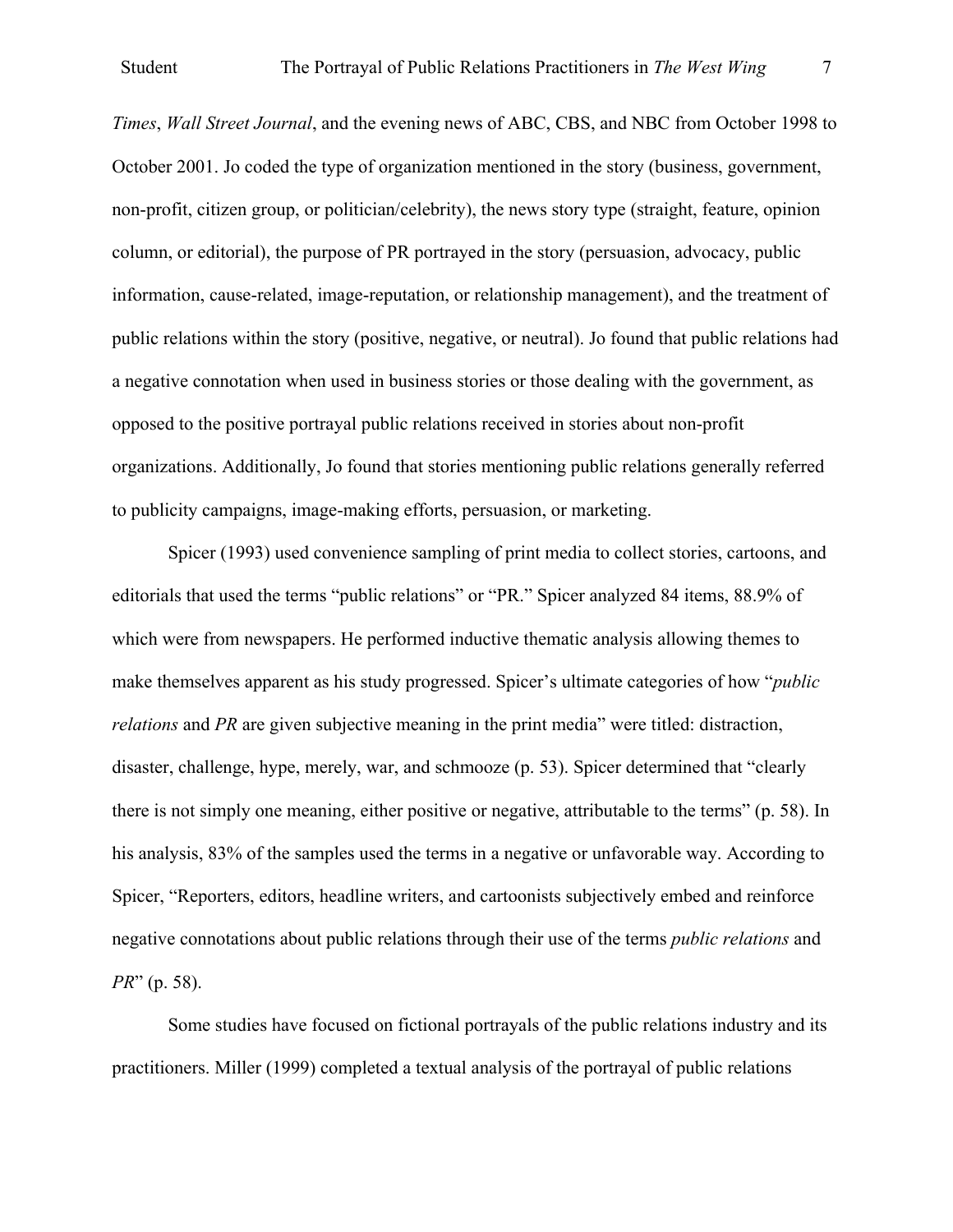practitioners in films and novels from 1930 to 1995. Like Spicer (1993), she used a convenience sample and allowed the themes to become evident as her work continued. Seven of the eight categories that emerged from her study represented negative portrayals (ditzy, obsequious, cynical, manipulative, money-minded, isolated, or unfulfilled). Only one was positive (accomplished). She found the representations to be constant over time. Miller suggested that perhaps these presentations have cultivated negative feelings toward the practice of public relations. She also found that glamorous public relations positions were overrepresented. According to Miller, "It is safe to say that a reader or viewer could learn very little about the actual practice of PR from film and fiction" (p. 23).

Lee (2001) also analyzed cinematic productions, but he focused on the portrayal of government public relations practitioners in film. He found 20 films he referred to as "flack flicks," including *Pork Chop Hill*, *Americanization of Emily*, *Broadcast News*, *JFK*, *Apollo 13*, *Up Close and Personal*, and *Contact*. Lee discovered common traits among the films, including the overwhelming presence of male practitioners. Hence, as Lee argued, "This imbalance [of males versus females] not only suggests a lingering image of a male-dominated career but also of a glass ceiling for women in the profession" (p. 309).

Lee (2001) also criticized Hollywood's treatment of public relations as synonymous to media relations. These practitioners, who tended to work for the federal government as opposed to state or local agencies, were almost always shown performing media relations. According to Lee, "the image of the PR professional as a mere press agent appears to be a lingering and powerful stereotype" (p. 309). The practitioners were given varied titles, which are consistent with the real world, but the one presented most often in these films was "spokesman."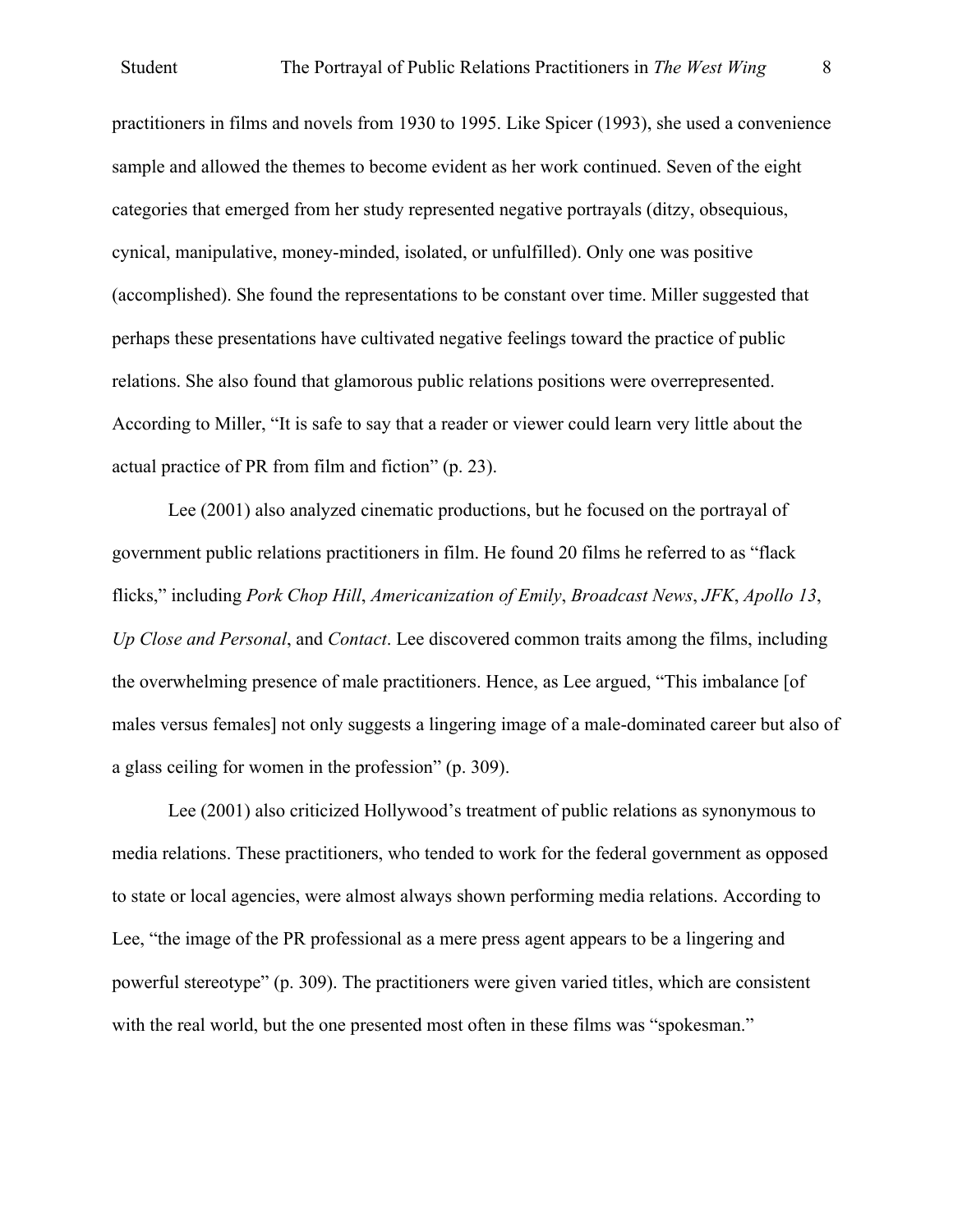As far as the genre of film that includes a public relations practitioner, 12 of those evaluated by Lee (2001) were dramas and eight were comedies. Half of the films portrayed the public relations practitioners as comic characters, and the other half were serious. According to Lee, five films portrayed the practitioners in a positive light; seven portrayed them in a negative way; two depicted the practitioners as both positive and negative.

The study of the portrayal of the field of public relations and its practitioners in the media has spanned more than a decade, yet so much is left to uncover. The studies of Spicer (1993), Keenan (1996), Miller (1999), Jo (2003), and Lee (2001) offer baseline examinations of the field of public relations and its practitioners in news, film, novels, and television programs.

# *The Journalist in Fiction*

The most common communications practitioner studied by academicians has been the journalist. Stone and Lee (1990) performed a content analysis to discover how journalists are depicted on television. The researchers sampled prime-time shows from ABC, CBS, and NBC in the spring and fall of 1987. They pointed to both cultivation theory and occupational role socialization theory to indicate the importance of the study. The authors offered some possible effects of negative portrayals of journalists on television: "Might a pervasive adverse portrayal of journalists affect jury verdicts in libel cases, reduce the public's trust of the mass media and later impinge on freedoms granted the press by the First Amendment?" (p. 697). The authors also pointed to the effects on recruitment, saying that young people would likely not want to choose a career that is "depicted on television as demeaning or unethical" (Stone & Lee, 1990, p. 697- 698).

As Stone and Lee (1990) analyzed the results, they discovered that "depictions of journalists abounded on prime-time television" (p. 703). Journalists were depicted only second to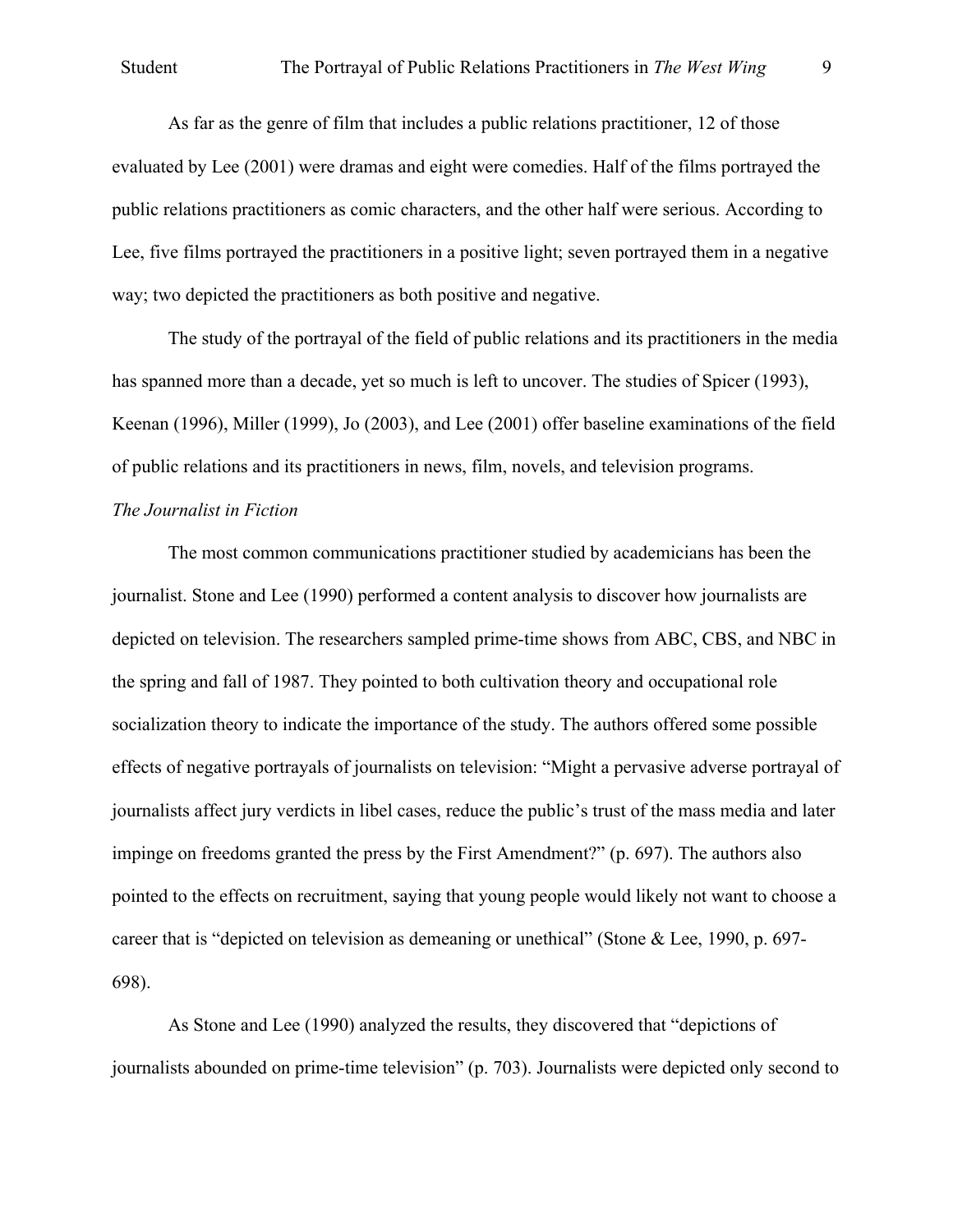police officers, as far as frequency (covering 36.5 hours of the 100.5 hours coded). On their coding sheet, analysis points included sex, age, job status, overall rating (positive, negative, or neutral), and a list of bipolar adjectives (articulate-inarticulate; brave-cowardly; competentincompetent; ethical-unethical; neat-sloppy; sober-alcoholic/drugs; sensitive-insensitive; wisefoolish). They found the majority were White, male, and between ages 30 and 50. Most journalist characters were rated as articulate, brave, competent, and sober; however, the overall portrayal of journalists was found to be negative. Because of the suggestions from cultivation theory, Stone and Lee state that "this study's implications for audience perceptions about journalism as a profession and as a career are worrisome at best" (p. 707).

Other research has examined the portrayal of journalists in film. Steinle (2000) studied 23 films from the 1990s with major characters or themes related to journalism. He found a "balanced picture" of print journalists, who were generally presented as "useful and ethical contributors to society" (p. 2). However, the depiction of television journalists was negative. They were shown as "indifferent to society, primarily seeking to enhance their reputations with spectacular or sensational reporting" (Steinle, p. 2). According to Steinle, only three of the 23 films he studied from the 1990s showed television journalists in a positive light.

Spaulding and Beasley (2003) also studied journalists in fiction, but focused on the portrayal of females in the field. They examined the depiction of Washington female journalists in 13 novels written since 1990. In each of the novels the authors examined, the main characters had plans to maintain their careers in journalism "regardless of whether they have found a satisfying relationship with a man" (Spaulding & Beasley, 2003, p. 21). As with the films about newswomen, these novels also showed women "having a more difficult time proving themselves than men in the male-dominated field of journalism" (p. 22). The women in these novels also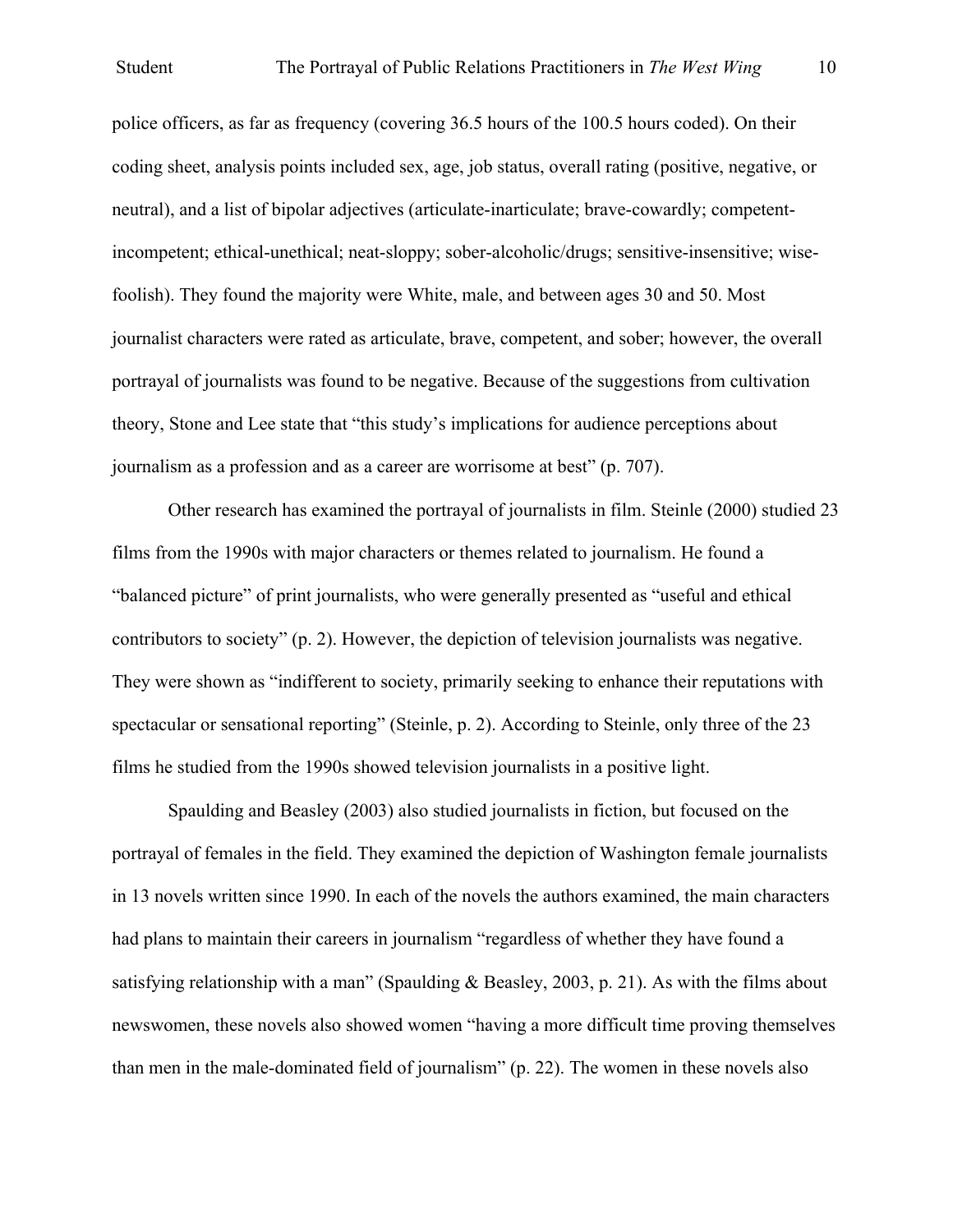tended to make progress up the ladder of success because of their looks in addition to their journalistic skills.

An earlier lack of research in the area of fictional portrayals of journalists prompted the Norman Lear Center at USC Annenberg to establish "The Image of the Journalist in Popular Culture" in 2000. The goal of the project is "to investigate and analyze, through research and publication, the conflicting images of the journalist in film, television, radio, commercials, cartoons, and fiction, demonstrating their impact on the American public's perception of newsgatherers" (The project, 2006).

As has been found in the study of public relations portrayals, many of the depictions of journalists are negative. The portrayal of journalists in fiction has been more thoroughly examined than other communications professionals. Other communications researchers should follow this example set by those in the field of journalism research and study portrayals of those in public relations, advertising, electronic media, graphic arts, and photography.

## *Other People Portrayed in Fiction*

Television programming, films, and novels have also been analyzed for their portrayal of various other professions and groups. DeFleur (1964) conducted a content analysis of television programs with regards to the portrayal of occupations. Even in 1964, adults were concerned with the number of hours children were spending in front of the television. DeFleur (1964) stated that "incidental learning from television may contribute to the child's attitude toward his own future occupation, and toward his orientation to others who carry out specific work roles in the occupational structure" (p. 73). DeFleur (1964) analyzed 250 half-hour programs and found that "as a learning source, then, television content that deals with occupational roles can be characterized as selective, unreal, stereotyped, and misleading" (p. 74). Specific examples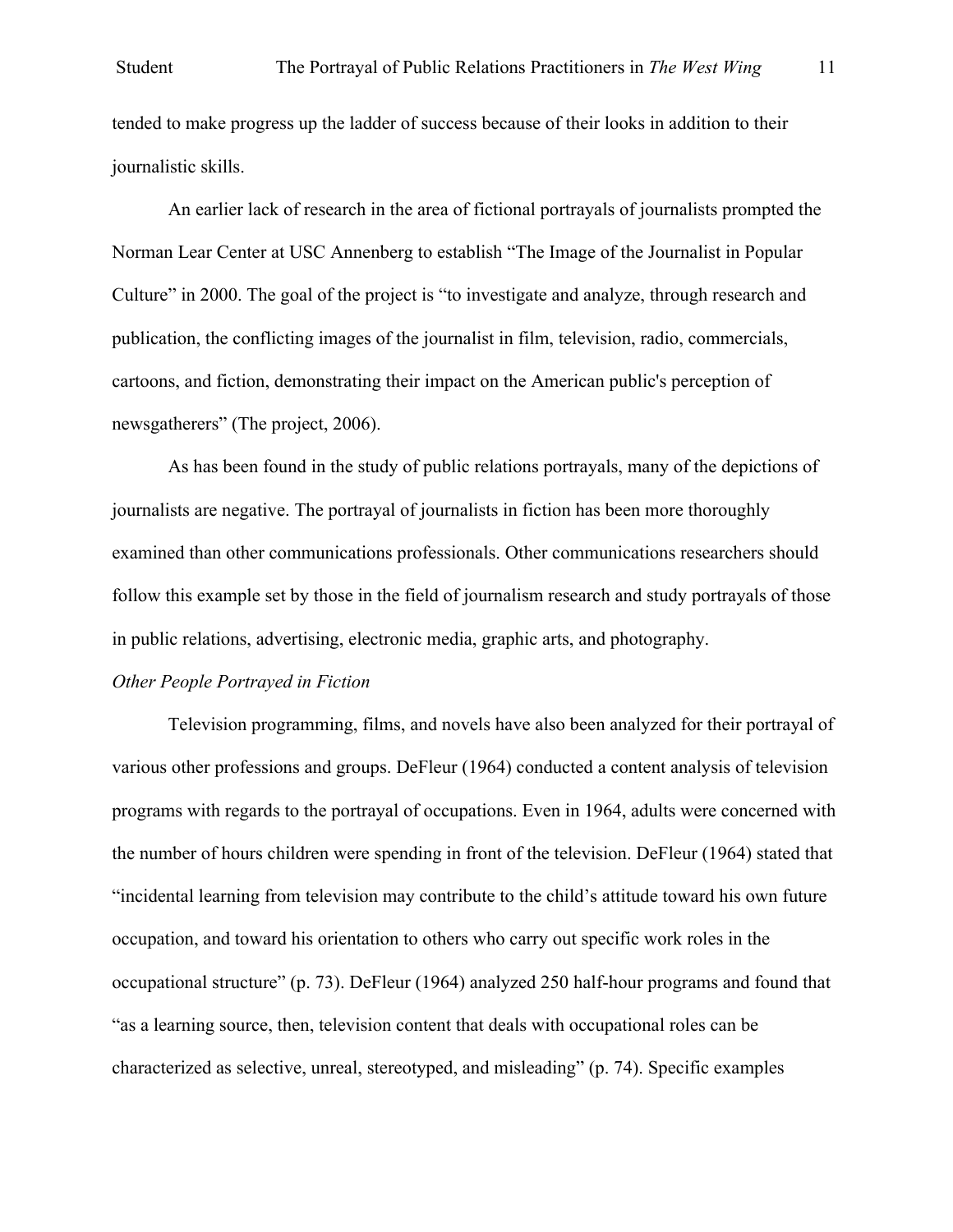include the overrepresentation of law enforcement and the portrayal of some jobs only as "glamorous" and others only as "humble" (DeFleur, 1964, p. 73).

Dominick (1973) also performed a content analysis of prime-time television. He compared the portrayal of law enforcement and crime on television to real-world data. He analyzed content from comedies and dramas on prime-time television in 1972. Eighty-eight percent of crimes were solved on television compared to the FBI's record of 23 percent. The criminals portrayed on television were older and more likely to be White than the real-world data showed, and minorities were underrepresented as victims of murder.

Along with law enforcement, the medical profession is a popular topic for fiction. Kalisch and Kalisch (1986) studied the portrayal of medical professionals in novels, films, and prime-time television from 1920 to 1980. The researchers discovered negative treatment of nurses versus positive treatment of physicians. The portrayal of doctors improved over time compared to the treatment of nurses, which declined. The results showed that fictional doctors were portrayed as more central to stories than nurses and were depicted as more intelligent, rational, and nurturing.

Besides the portrayal of the occupations themselves, researchers have also investigated the treatment of gender in relation to jobs held on television. Vande Berg and Streckfuss (1992) focused on the presentation of gender and the occupations males and females held on prime-time television. The researchers performed a content analysis of prime-time programming on ABC, CBS, and NBC for one week in 1986 and another week in 1987. They found that, though there had been improvement, women continued to be underrepresented in prime-time television. The findings showed a significant difference between the genre of program males tended to appear on (action-adventure) versus the genre most likely to include females (comedies). In addition,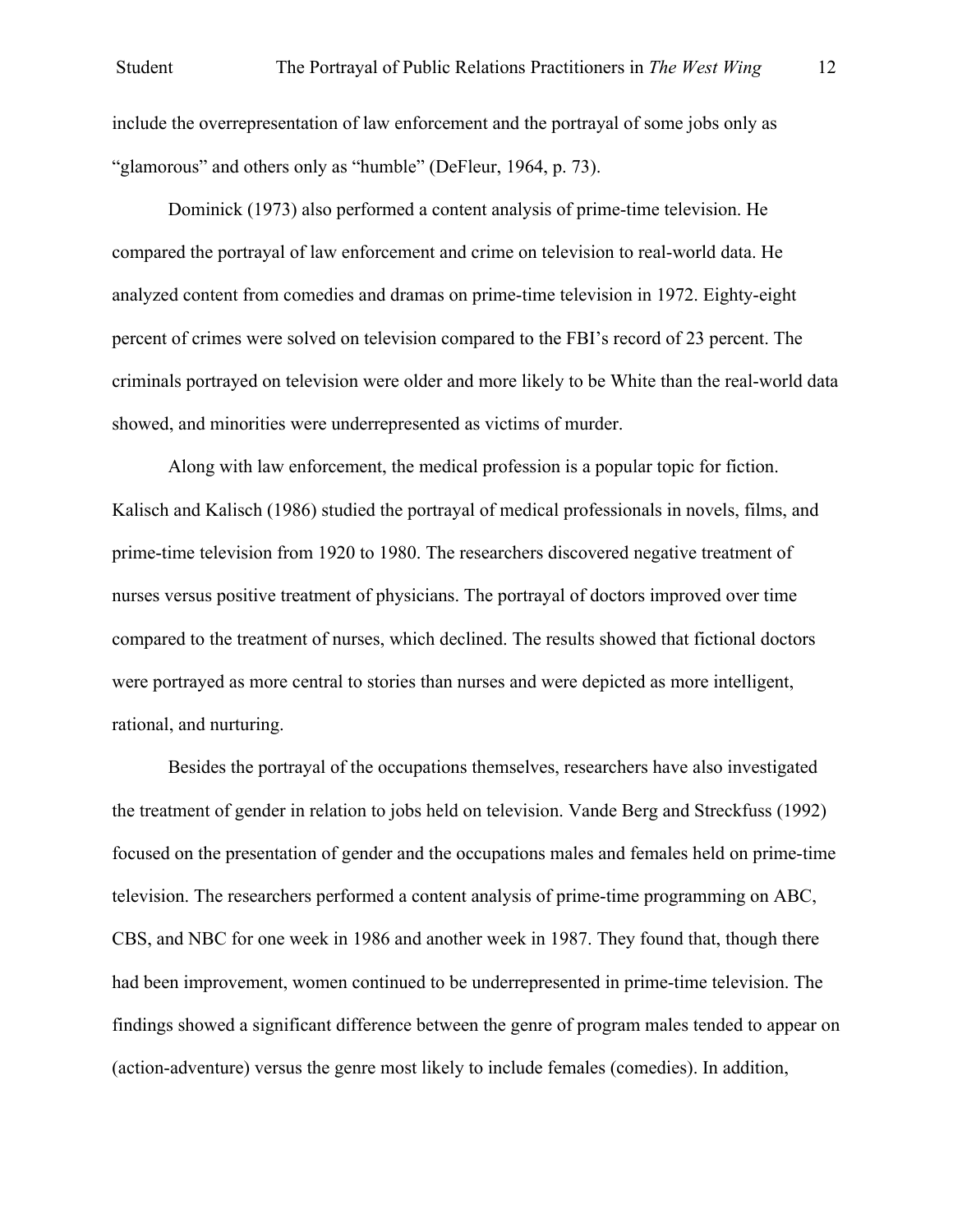women executed more of the action in comedies, while men executed more of the action in dramas and action-adventures.

Elasmar, Hasegawa, and Brain (1999) also examined television's depiction of gender. They analyzed the portrayals of women on ABC, CBS, NBC, and FOX prime-time shows during 1992-1993, and compared them to the roles of real women in America. The researchers found that a character's marital status was related to her occupation. The results showed that double the number of single females held white-collar positions compared to married females. Additionally, half as many married women were in entertainment-related jobs compared to single women. Women were in more minor roles, unmarried, and under age 50.

Another study involving the portrayal of women on television was performed by Signorielli (1999), who proposed and found that women were not being equally recognized on television. Through content analysis of prime-time television from 1967 to 1998, she examined the genres in which women were found most often (comedy) and the tendencies for portrayal of women's ages (young) and occupations (gender neutral). There were more male than female characters in each decade. The trend for occupations shown on television for both men and women was toward gender-neutral jobs (unemployed, artists, authors, students).

To summarize, the portrayals of people on television are generally inaccurate. Some occupations and people groups are overrepresented. Occupations are often shown as more glamorous than in reality. Crime is shown more frequently and is solved more often that in the real world. Television portrayals reinforce stereotypes. Many of these stereotypes involve women. Women are more commonly active in comedies and are more likely to be young, unmarried, minor characters.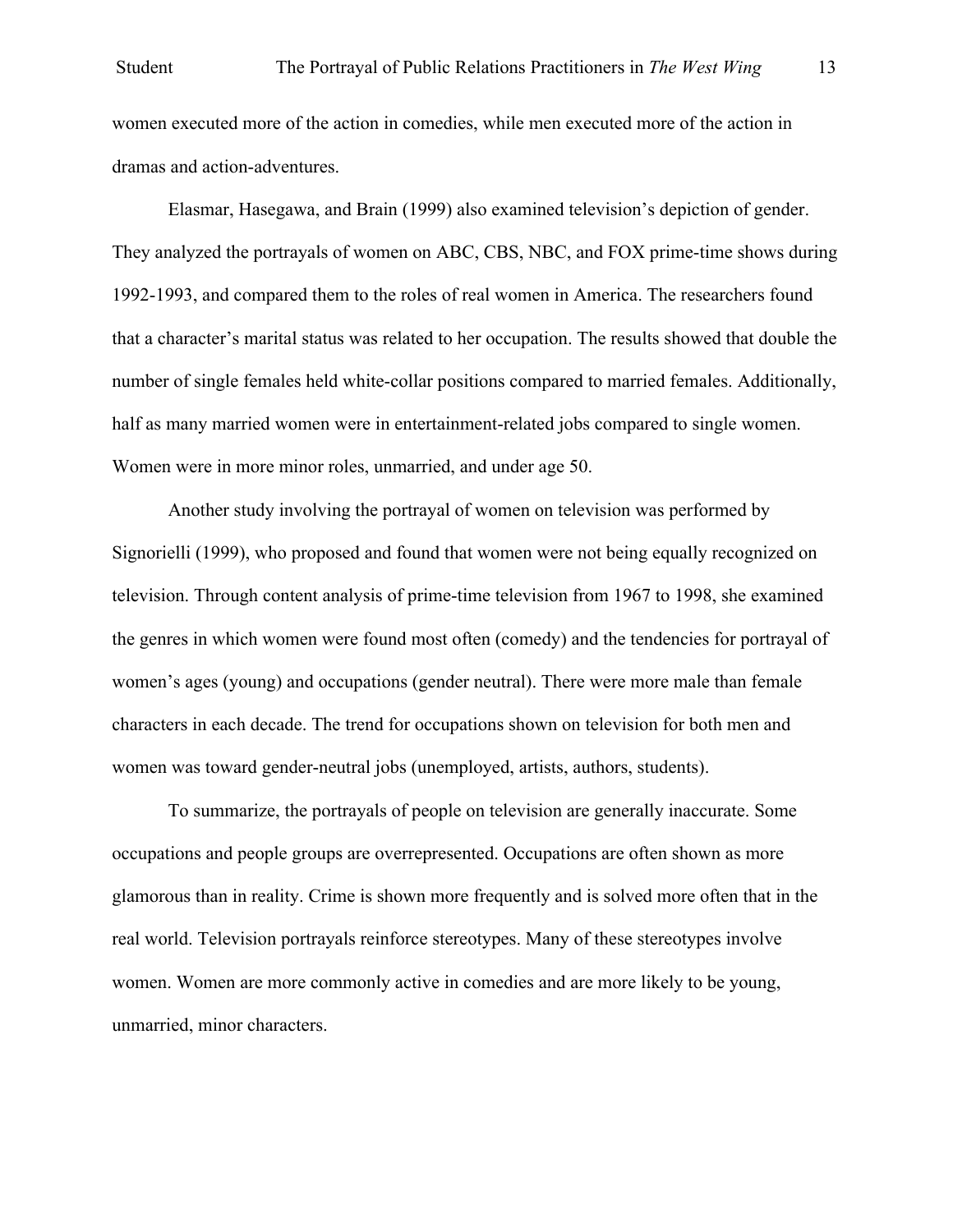# *Possible Effects of Television Portrayals*

Some researchers have taken the analysis a step further to demonstrate possible effects of these television portrayals on the viewers. Pfau and Mullen (1995) studied the portrayal of medical personnel on prime-time television and how these images affect the public's thoughts of physicians. The researchers used a three-phase study: a content analysis of prime-time television, a mail survey to doctors, and a random telephone survey of the public. They examined the relationship between the number of medical programs seen and the public perception of doctors. The results showed a positive correlation between the amount of programming watched and the likelihood of believing doctors' attributes to be like those portrayed on television.

The influence prime-time television has on the public's perceptions of government was the focus of a study by Pfau, Moy, and Szabo (2001). Through telephone surveys, the researchers discovered that certain genres of programming affect the public more than others. Results showed that attention paid to science-fiction programs was related to a decrease in confidence in the federal government, while watching reality programs like *Cops*, was associated with better feelings toward the executive branch of government.

Some research focused on the effects of television portrayals on children. Wright et al. (1995) examined children's understanding of occupations portrayed on television and their ability to distinguish between what is accurate and what is not. According to Wright et al. (1995), "content analyses over many years have repeatedly indicated that television portrayals of many occupations show the glamorous, dramatic aspects of jobs, while the hard work, boredom, and routine elements are deemphasized" (p. 1707). Through interviews with second and fifth graders, the researchers discovered that television does play a role in children's thoughts about occupations, even when they recognize television as less accurate than real life.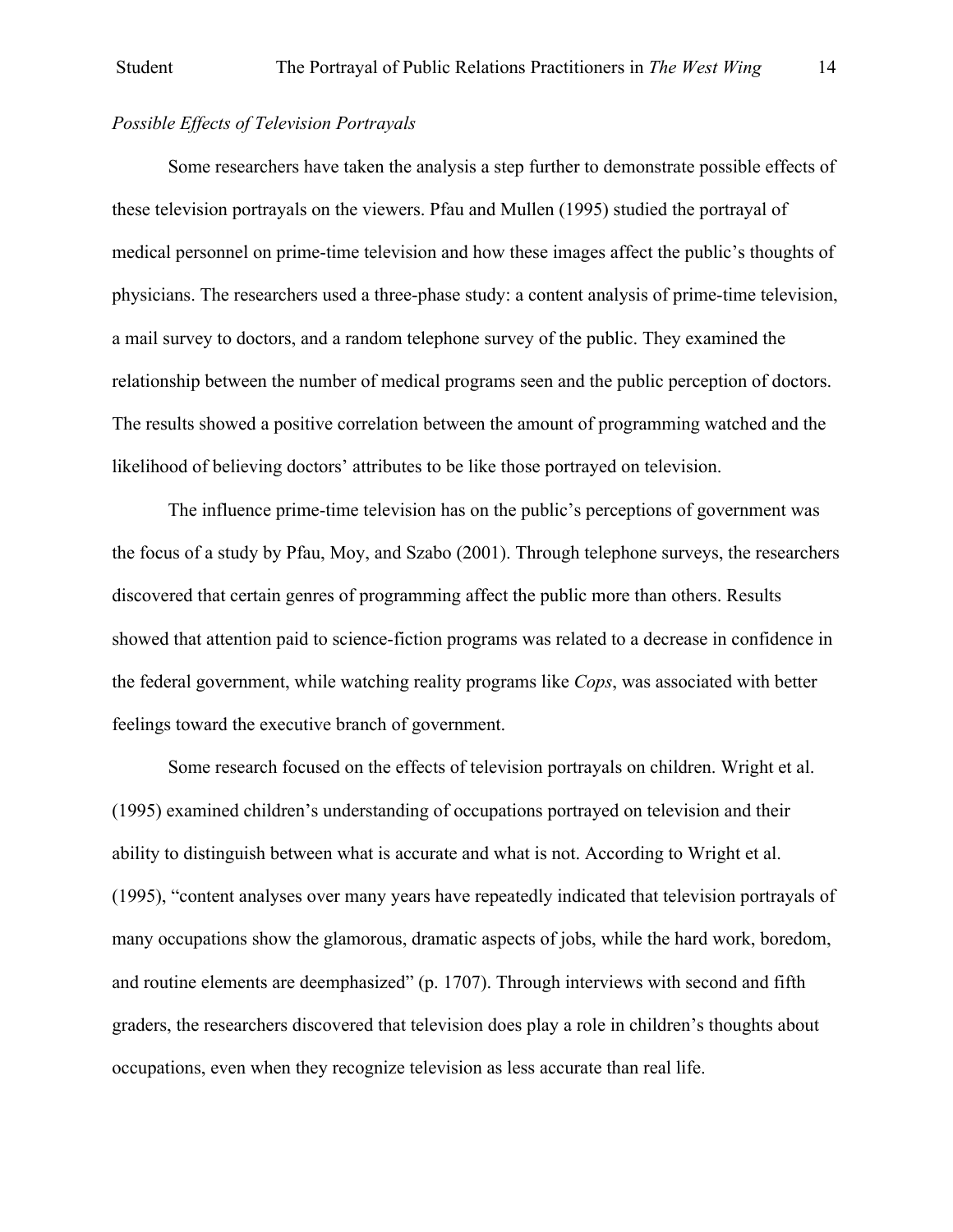Portrayals of occupations can be found in every television program. Studies have shown that what viewers watch on television affects their perceptions, and these perceptions begin forming in early childhood. Researchers have found stereotypes portrayed on television including age, race, gender roles, and occupation that reinforce what many viewers have in their schemas already. Often the more exciting aspects of an occupation are shown on television offering viewers a skewed image of a real job. The examination of these depictions is important because of their effect on viewers' perceptions, which affect their attitudes, beliefs, and behavior.

## **Research question/Hypotheses**

Based on previous studies performed in related areas and the lack of published research about the portrayal of public relations practitioners, the current investigation seeks to answer the following questions and find support for the following hypotheses.

If, as Pfau and Mullen (1995) found, the portrayals on television affect viewers' attitudes, it is important to study how practitioners are portrayed:

# **R1**: How are public relations practitioners characterized on *The West Wing*?

This study examines the treatment of the PR practitioners on television and how these characters treat others, for example are they calm or enthusiastic, rational or emotional, sarcastic or respectful, silly or serious, argumentative or agreeable, dominant or submissive? Is each character's overall portrayal positive, negative, or neutral? Where would they fit in Miller's (1999) categories: ditzy, obsequious, cynical, manipulative, money-minded, isolated, accomplished, or unfulfilled? Do these four characters appear effective at their jobs? Brody (2003) suggested that effectiveness can be determined by "track[ing] results rather than messages" (p. 38). Brody gave a list of items to track, including complaints and compliments.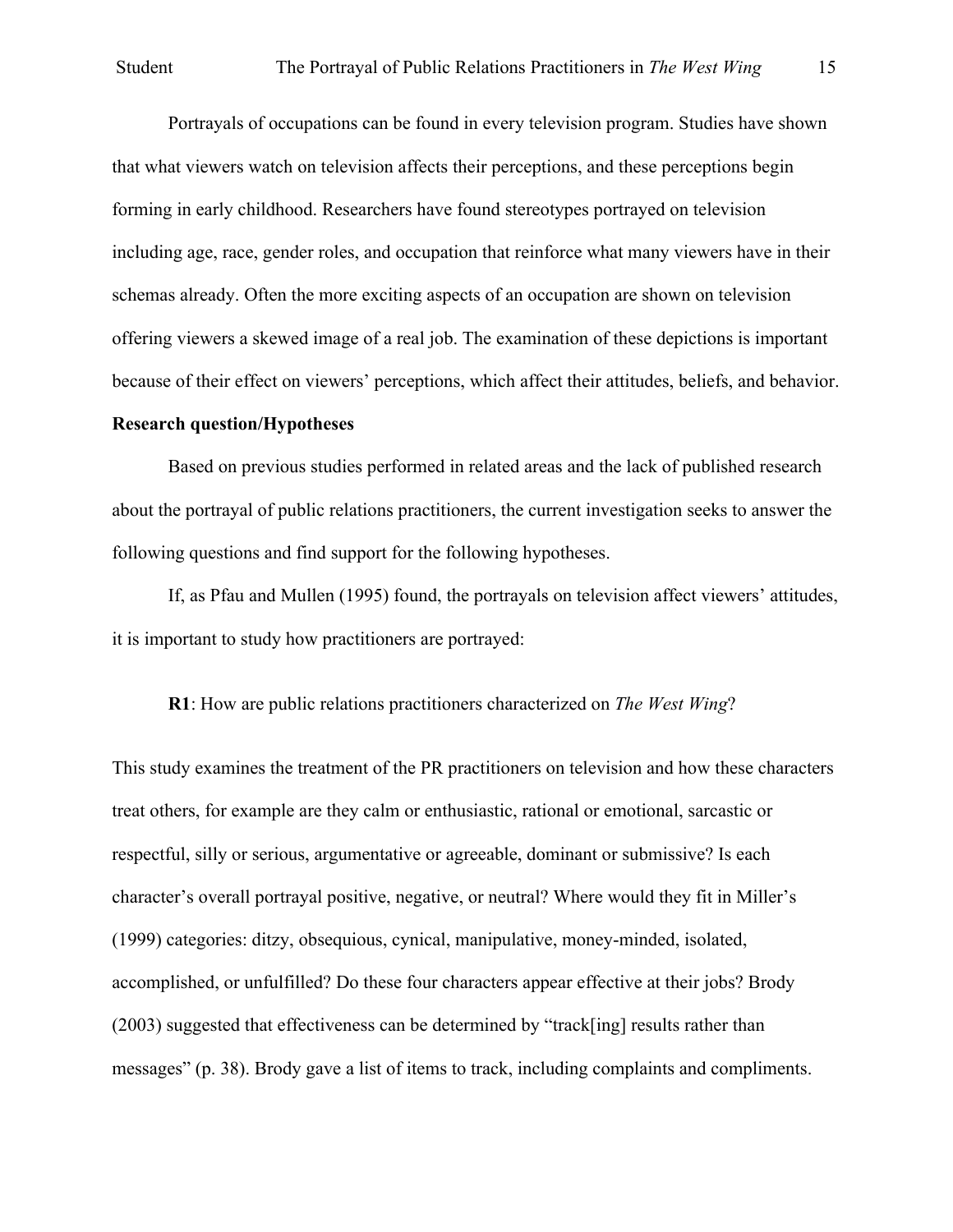### Student The Portrayal of Public Relations Practitioners in *The West Wing* 16

Based on that definition, what type of results are *The West Wing* practitioners receiving? In other words, how often are they praised or criticized for their work? How often are they shown being disciplined for inappropriate actions? Is their advice heeded or ignored?

This study also examines the traits displayed by each of the public relations practitioners using nine sets of opposite descriptors based on the research of Stone and Lee (1990), who coded the portrayal of journalists in prime time as: articulate-inarticulate, brave-cowardly, competentincompetent, ethical-unethical, neat-sloppy, sober-alcoholic, sensitive-insensitive, wise-foolish, and overall positive, negative, or neutral. These individual questions will help answer R1.

Based on DeFleur's (1964) findings of the inaccuracy of occupational portrayals and Keenan's (1996) findings of the overrepresentation of public relations practitioners as press agents on the news, the hypothesis is made that *The West Wing* will also misrepresent the job of a public relations practitioner.

**H1**: An accurate picture of the responsibilities of a public relations practitioner will not be shown on *The West Wing*.

Based on research by DeFleur (1964) and Wright et al. (1995), this researcher expects that glamorous aspects of public relations will be emphasized more than practitioners' typical daily activities. Specific questions include: What do the practitioners' job descriptions appear to be? What responsibilities do they appear to have? What work are they actually shown doing? What work do they merely discuss? What common public relations work is never even mentioned? Based on what viewers saw during the first season, would they come away with an accurate picture of the field of public relations?

Based on studies involving gender portrayal on television (Kalisch & Kalisch, 1986; Vande Berg & Streckfuss, 1992; Elasmar, Hasegawa, & Brain, 1999; Signorielli, 1999), this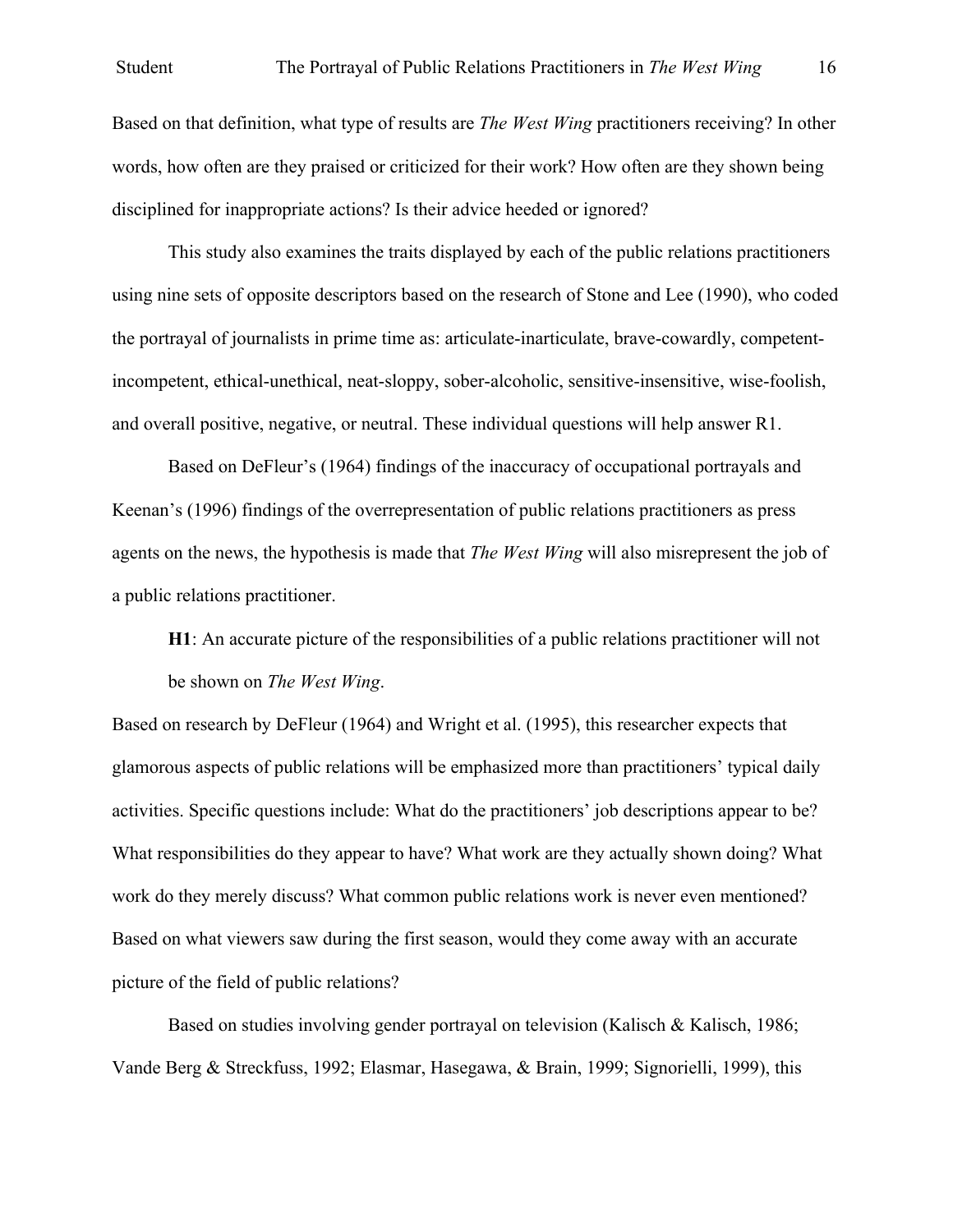study expects to discover differences between the portrayal of male and female practitioners on this prime-time program.

**H2**: The portrayal of the male and female public relations practitioners on *The West Wing* will be different.

According to VandeBerg and Streckfuss (1992) and Signorielli (1999), women were more likely to be in comedies than in dramas; also, according to Vande Berg and Streckfuss (1992), more of the actions performed in dramas were done by males. Because *The West Wing* is a drama, the researcher expects to find that male public relations practitioners on *The West Wing* will appear more often than the female practitioners.

## **Methodology**

All 22 episodes of the debut season of *The West Wing* were coded by the author. Two pretests were performed: one using 30 minutes from a more recent season and one using an hour from the debut season. Ten percent of the debut season's chapters were randomly selected and coded by another researcher. Intercoder reliability was found to be 91%.

Study units were based on the DVDs break-up into chapters. There were five chapters to each episode, making 110 total chapters. For each chapter in which a practitioner appeared, a new code sheet was completed. The four main practitioners were known beforehand, but a coworker of the character Mandy was added named Daisy. Her title was never made clear and her appearances were brief.

Characters were coded for the tasks they were shown performing and the tasks they discussed. These 42 items included giving advice, writing, editing, working with the media, researching, typing, and responding to crises. Characters were also coded based on the traits they demonstrated. These characteristics could be divided into how the practitioners were treated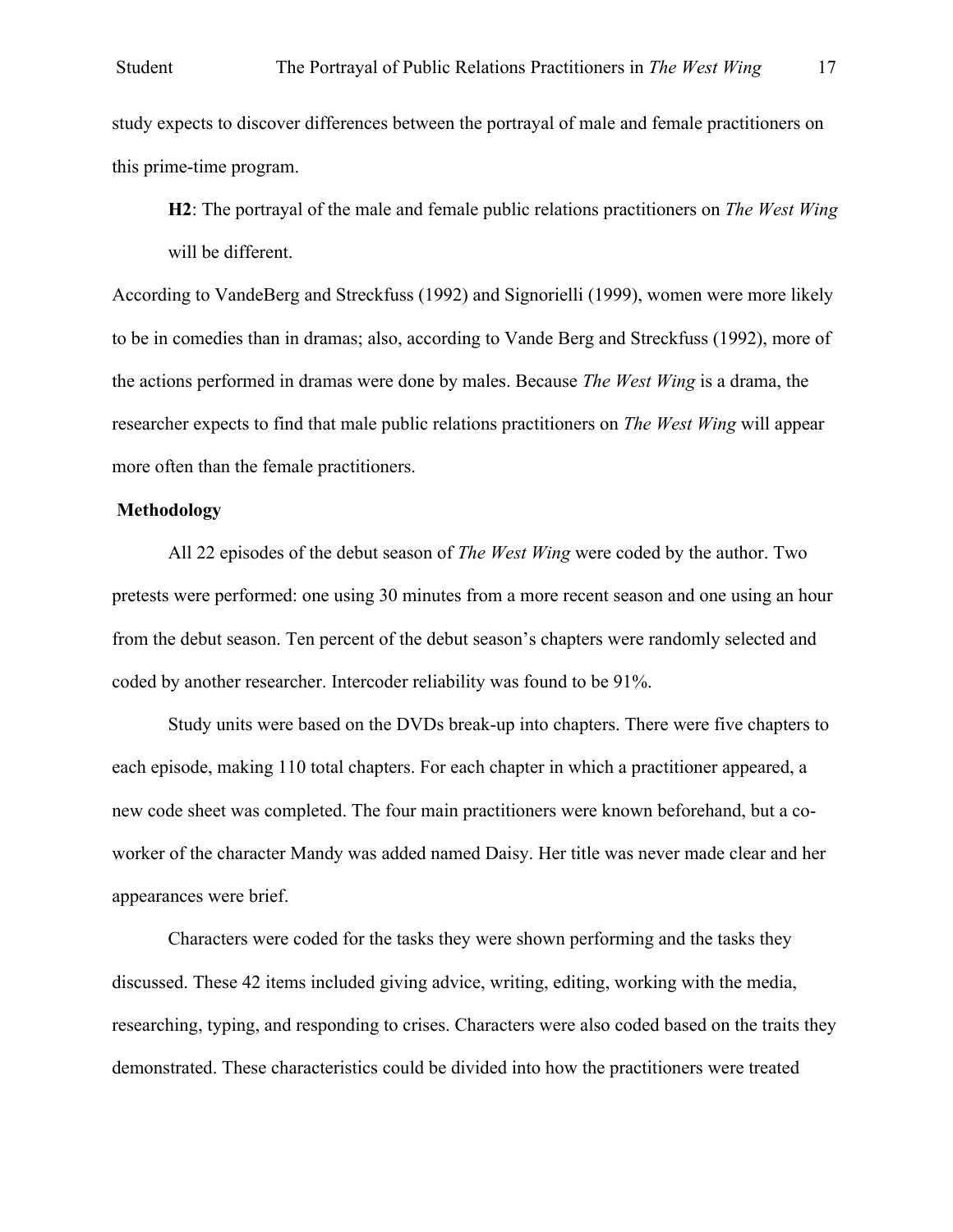(heeded, ignored, praised, disciplined, included, treated with respect) and how they treated others (professional, respectful, silly, serious, argumentative, agreeable, dominant, submissive). This list of traits should help show the effectiveness and overall image of these White House communicators.

Two other sets of coding categories were implemented, which were found in previous research, including Miller's (1999) nine "archetypal characteristics": ditzy, obsequious, cynical, manipulative, money-minded, isolated, accomplished, and unfulfilled. This researcher attempted to follow Miller's work by classifying the public relations practitioners in *The West Wing* according to her categories after each chapter in which they appeared. The other set of descriptors came from the work of Stone and Lee (1990), who analyzed the portrayal of journalists on prime-time television as: articulate-inarticulate; brave-cowardly; competentincompetent; ethical-unethical; neat-sloppy; sober-alcoholic/drugs; sensitive-insensitive; wisefoolish, as well as a rating of overall positive, negative, or neutral.

### **Findings**

The characters studied in this research endeavor appeared in a total of 343 chapters. (If each of the four major characters had appeared in every chapter on the DVD, the total would have reached 440). Only two chapters had no public relations practitioner present (episode 8, chapter 1; episode 11, chapter 1).

RQ1 sought to discover how the public relations practitioners were characterized on the debut season of *The West Wing*. The most commonly coded traits included: serious (322), enthusiastic (306), rational (293), treated with respect (282), effective in job (267), respectful (264), included (248), professional (233), and heeded (213). Table 1 shows the frequencies of each trait coded.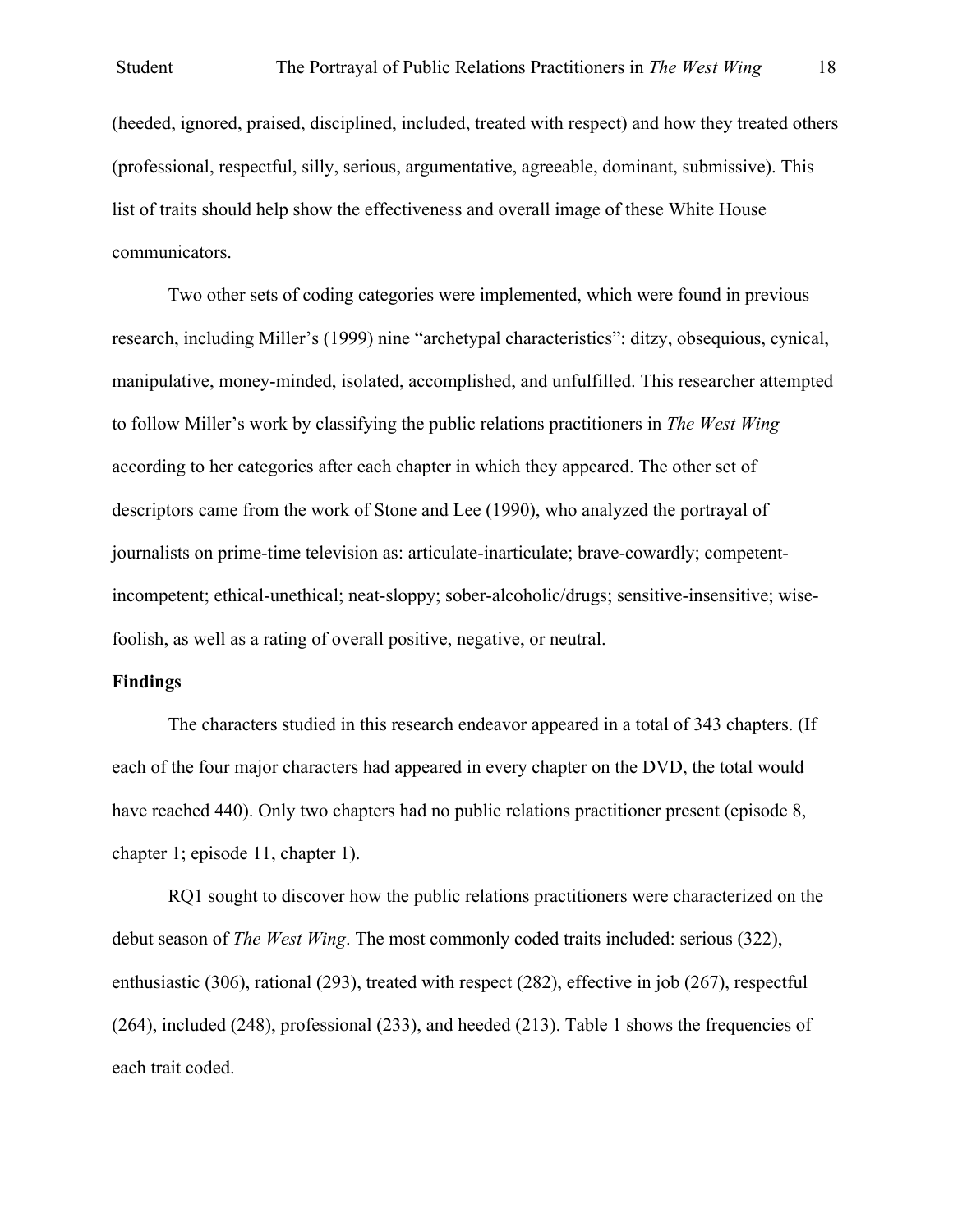# Student The Portrayal of Public Relations Practitioners in *The West Wing* 19

To further answer RQ1, public relations practitioners on *The West Wing* were also overwhelmingly articulate (335), brave (326), competent (305), and sober (322), as well as ethical (305), neat (337), sensitive (242), and wise (275) following Stone and Lee's (1990) categories. The appearances were positive overall (80.9%). The characters were coded as neutral or "can't tell" 15.6% of the time. The practitioners were considered negative in 3.5% of their codings; negative traits included being insensitive (98), unwise (65), incompetent (35), unethical (35), alcoholic (18 appearances or remarks related to drinking or drugs), cowardly (14), sloppy (5), and inarticulate (4). The practitioners were considered effective 267 times. They were criticized (64) and praised (50), and they were even disciplined (18). They were heeded (213) more than ignored  $(105)$ .

The most common archetype, according to Miller's (1999) categories, was the "accomplished" practitioner, coded 206 times. Males were coded as accomplished more often than females (53.9% and 46.1%, respectively). The character with the most frequent accomplished coding was Sam (33.5%), with C.J. (30.6%) coming in second. Forty-seven times a practitioner was coded as "unfulfilled" (53.2% of those were Toby). Ten of the 11 ditzy codings were of female characters (90.9%), eight of those were C.J. Eighty percent of the 30 cynical codings were of male characters, with the majority falling to Toby (76.7%). The two manipulative ratings went to one male (Sam) and one female (Mandy). During the coding, there were 44 of the 110 chapters in which the practitioner being coded did not fit Miller's categories. Half of those who did not fit into the categories were male and the other half female. No practitioners were coded as obsequious, isolated, or money-minded.

When Miller's (1999) categories were collapsed into positive, negative, and neutral, the comparison with character was significant using crosstabs analysis ( $\chi^2(6, N = 338) = 46.49$ ,  $p <$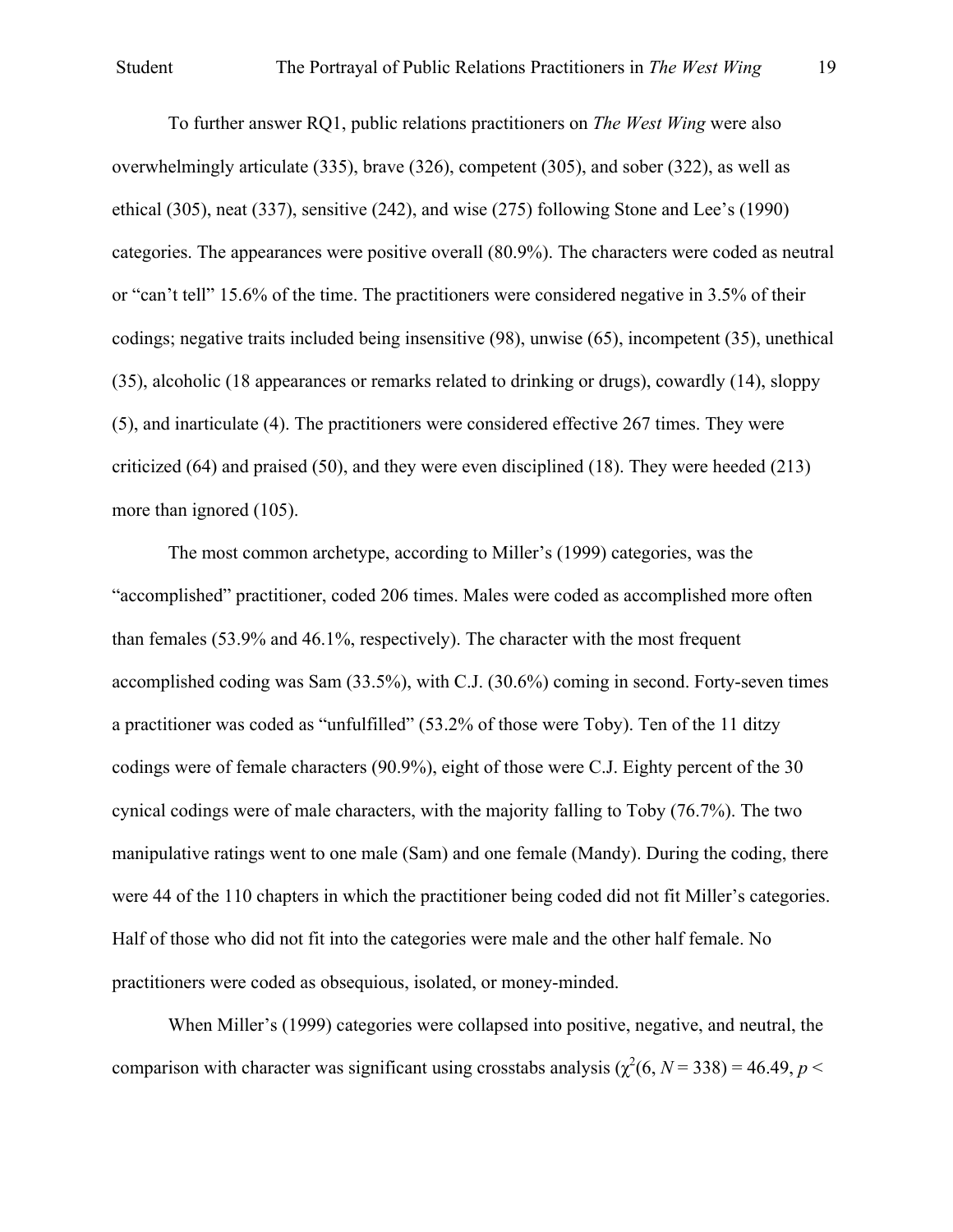.05). A review of the data suggests that Toby had the most negative ratings within Miller's categories (53.3%), Sam had the most neutral ratings (42.9%), and C.J. and Sam held the largest portions of the positive ratings (30.6% and 33.5%, respectively). Most of C.J.'s, Mandy's, and Sam's ratings were positive (66.3%, 62.7%, and 70.4%, respectively).

H1 proposed that an unrealistic view of practitioners' responsibilities would be portrayed. Frequency distributions revealed that the tasks shown most often were: exchanging views with co-workers (127), reporting facts to superiors (99), fulfilling senior staff duties (98), responding to a crisis (83), researching (76), giving advice (62), and delegating tasks (50). The activities most commonly *discussed* but not shown included dealing with government officials (16) and writing a speech (14). Many of the senior staff duties included attending dinners or other events and meetings that might follow the theories of DeFleur (1964) and Wright et al. (1995) in that occupations are often shown more glamorous than reality. A prime example came in episode 16, "20 Hours in L.A.", when the staff attended a Hollywood fund-raiser, and C.J. is seen chatting comfortably with Jay Leno. Other support was found for H1 in that the practitioners were never shown doing basic public relations tasks such as assembling a media kit, preparing a document for publication, defining a target audience, developing goals/objectives, preparing a crisis plan, appearing or preparing someone else to appear on a talk show, training subordinates, seizing an opportunity for good press, or writing a speech. Some of the actions performed by the practitioners did not fit the defined categories and were, thus, coded as "other"; the most common ones could be grouped under the categories of: socializing (29), criticizing co-workers (11), writing various items (9), and apologizing to co-workers (3). In addition, nine of the "other" items that were coded as tasks *discussed* but not seen involved writing.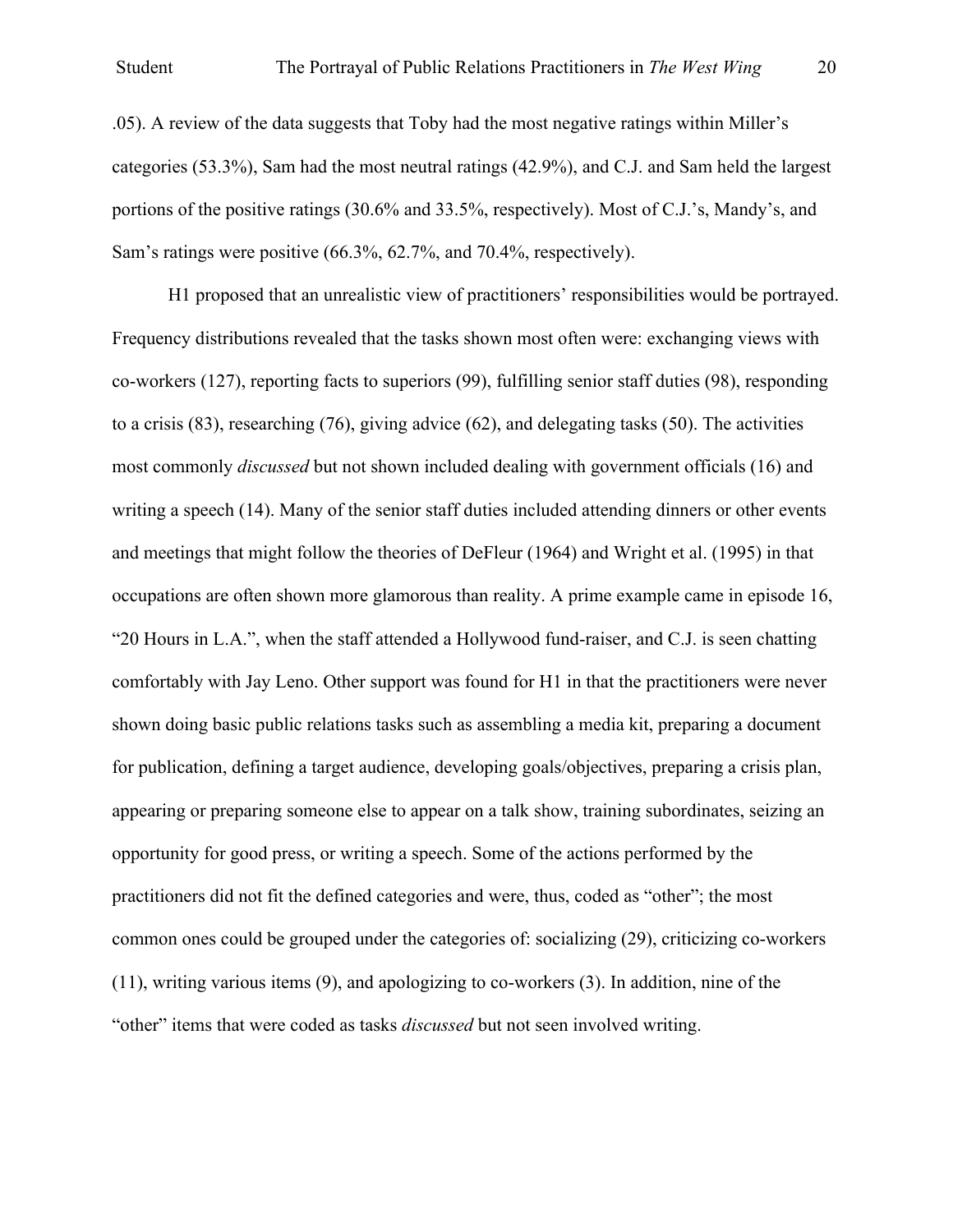H2 proposed that male and female practitioners would not be presented equally. Male practitioners appeared more frequently (56.3%) than female practitioners (43.7%), but according to crosstabs data analysis, the difference between the frequency of appearance of males and females is not significant  $(\chi^2(21, N=343) = 5.87, p > .05)$ . As far as individual characters, Sam appeared the most, with 28.6%, while C.J. and Toby both appeared in 27.7% of the chapters populated by public relations practitioners. Mandy appeared in 15.5% of the chapters, and Daisy, Mandy's briefly appearing assistant/co-worker, appears in  $0.6\%$  of the chapters.

Support for H2 was found via several crosstabulations. According to crosstabs data analysis, women and men were shown performing different tasks on *The West Wing*. Male public relations practitioners appear to be much more likely to deal with government officials than female practitioners  $(\chi^2(1, N = 343) = 10.74, p < .05)$ . Female practitioners were more likely to answer media questions  $(\chi^2(1, N = 343) = 24.12, p < .05)$ , to deal with the media outside of interviews  $(\chi^2(1, N = 343) = 24.12, p < .05)$ , and to lead a news conference  $(\chi^2(1, N = 343)) =$ 25.88,  $p < .05$ ). These three involving the media came as no surprise because the press secretary was female.

The tasks discussed by practitioners also showed some significant differences between men and women. Again, a review of the data shows that men were more likely to discuss working with government officials  $(\chi^2(1, N = 341) = 6.53, p < .05)$  than women were. Male characters were the only ones to discuss writing a speech  $(\chi^2(1, N = 341) = 11.20, p < .05)$ .

The traits portrayed by the public relations practitioners on the program also differed between men and women, according to crosstabs analysis (see Table 1 for a list of the overall count and a comparison of male and female percentages). The trait "included" was significant when examined in the light of the gender of the practitioner  $(\chi^2(1, N = 342) = 26.43, p < .05)$ .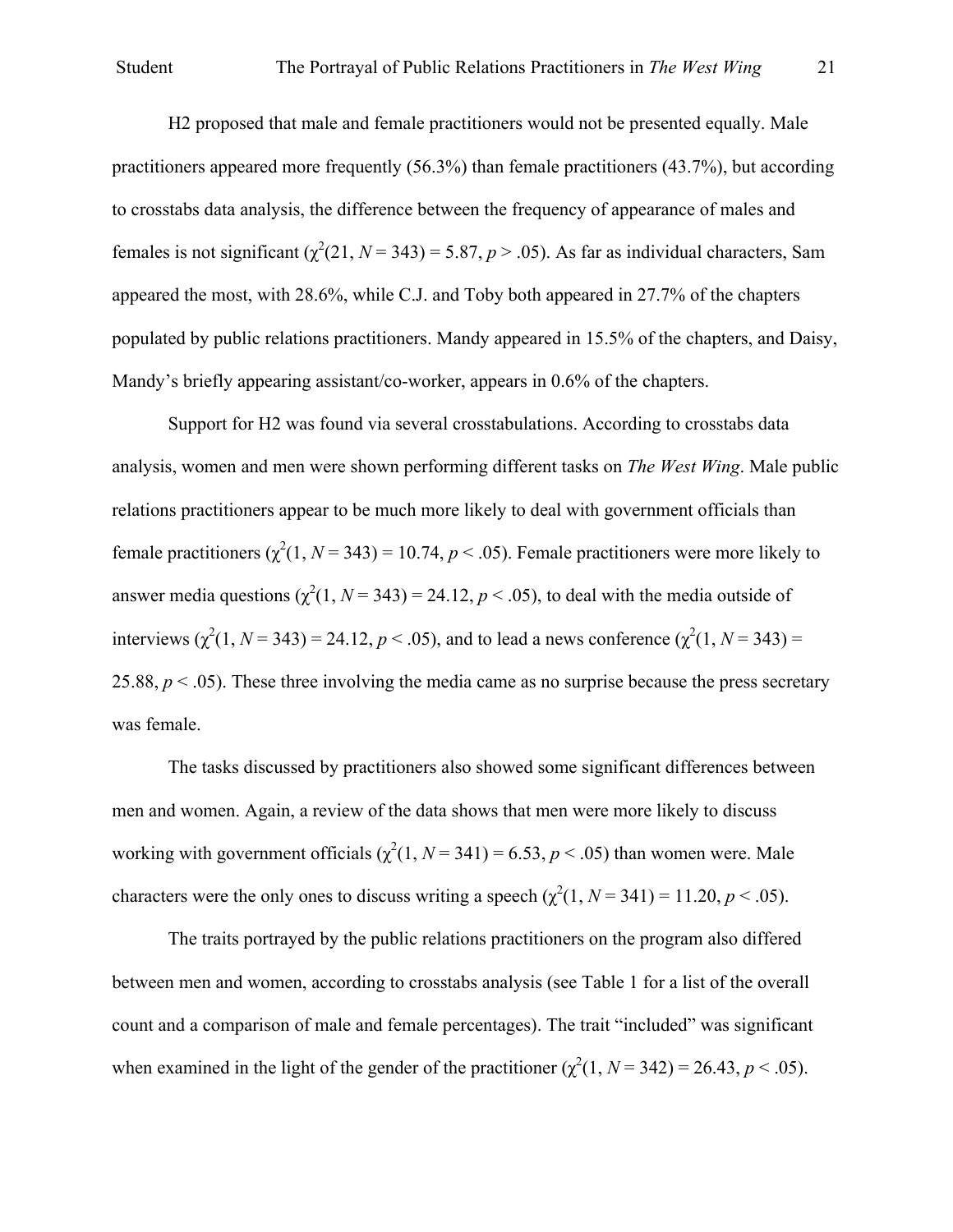Based on a review of the data, practitioners included in decision-making were more likely to be male (64.9%). There was a significant relationship between the gender of the character and whether he or she was considered a major character during a particular chapter of the program  $(\chi^2(1, N = 342) = 11.83, p < .05)$ . A review of the data showed male practitioners as more likely to be considered major characters (64.6%) than female practitioners (35.4%). Crosstabs showed a significant difference between the gender of the character and the number of times he or she was disciplined  $(\chi^2(1, N = 342) = 5.59, p < .05)$ . A review of the data shows male practitioners were disciplined more often on the job than their female counterparts (83.3% and 16.7%, respectively). Crosstabs also showed a significant difference between gender and silly behavior  $(\chi^2(1, N = 341) = 5.83, p < .05)$ . A review of the data showed that female practitioners were shown as silly more often than male practitioners (56.3% and 43.7%, respectively).

# **Discussion**

Portrayals of the public relations practitioners tended to be positive. The practitioners were generally portrayed as effective. These characters were usually included, treated with respect, and heeded. C.J., Mandy, Toby, and Sam were often major characters within a chapter. They were praised, though they were criticized more frequently. The practitioners were often emotional and sarcastic; they were argumentative more than they were agreeable. These four characters were submissive more than they were dominant. They were overwhelmingly professional, enthusiastic, rational, respectful, serious, brave, competent, ethical, neat, sober, sensitive, and wise.

These characters were shown doing many typical public relations activities such as writing, researching, and responding to crises. There were many typical tasks that were not shown, however; most of these fell under planning (creating a crisis plan, developing goals,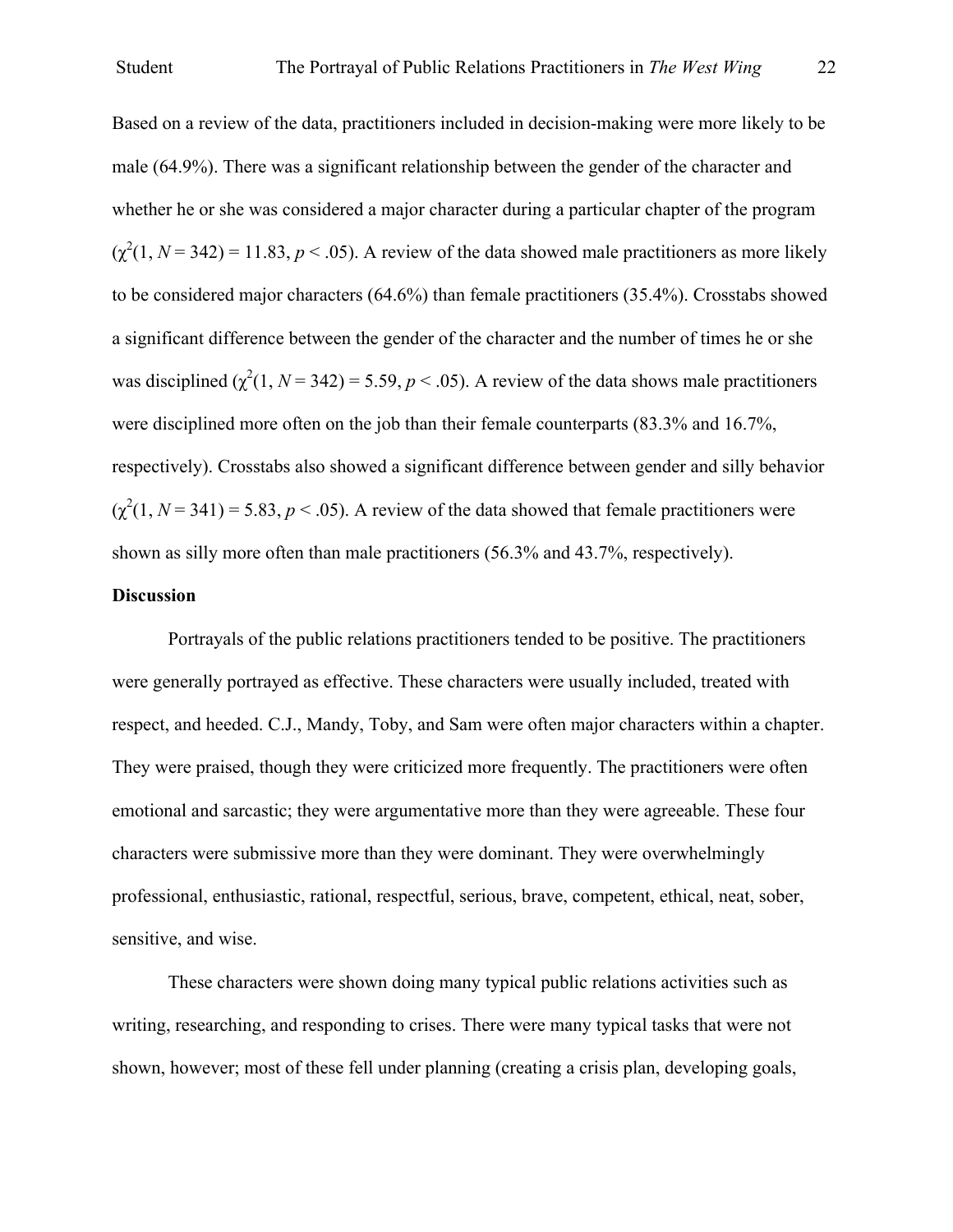### Student The Portrayal of Public Relations Practitioners in *The West Wing* 23

assembling a media kit, preparing someone for an interview). These practitioners' jobs did appear somewhat more glamorous than the average public relations position; they were shown attending dinners and formal occasions, which were coded under senior staff duties.

There were differences found between the portrayals of male and female practitioners. Some of those differences were attributable to job title, as was the case with media relations, which would naturally fall to the press secretary (C.J.). Males performed more of the interactions with government officials, were included in a larger number of discussions/decisions, and were more often considered major characters within a chapter than females were. They were also disciplined more than their female counterparts. Females were portrayed as silly more often than males were. Male and female practitioners were both portrayed as emotional.

# **Limitations/Suggestions for Future Research**

Limitations of this study include the difficulty of coding by chapter. Several different interactions often took place between characters during a chapter. With the first co-worker, the practitioner might have been silly, and with the second he or she might have been serious. Yet trying to code each interaction was attempted in the first pilot study and quickly discovered to be too difficult. Also, because the classifications were so specific for writing, several writing tasks were forced into the "other" category (e.g. writing a birthday message, a toast, or an unspecified item). A broader writing category might have been better to use in the study.

A comparison between the portrayals found in the first season should be made to later seasons, particularly after the departure of the show's creator, Aaron Sorkin. Other areas that deserve study include the portrayals of public relations practitioners on other prime-time television shows. It would also be worthwhile to investigate the effects these portrayals have on viewers' perceptions of public relations.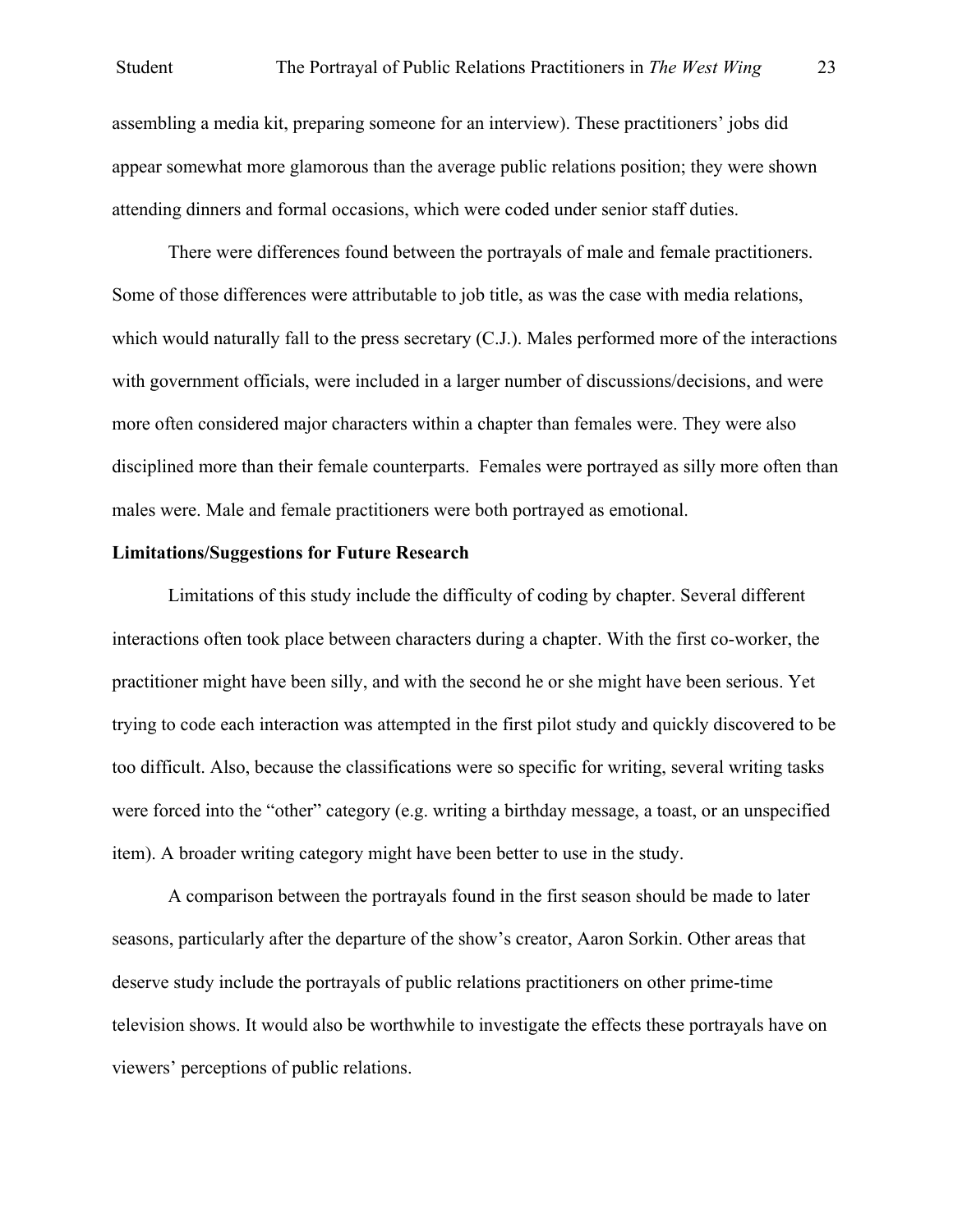### **Conclusion**

Although a complete picture of public relations was not shown in the first season of *The West Wing*, the portravals of those characters in the PR field were positive overall. It is a step in the right direction to see public relations practitioners generally included in important decisions, treated with respect, and heeded. The fact that these characters were portrayed as ethical, professional, competent, sensitive, and wise is quite a change from the previous literature's findings. It is also a boon to the field of public relations that these practitioners were shown in an advisory capacity so often. This is the role put forth in literature but not always true to life.

Though there were some basic activities missing, the duties depicted covered many responsibilities of actual practitioners. Writing, editing, researching, and monitoring the media could have easily been left out because of their lack of visual excitement, but the writers managed to include these activities regularly. Again, this is a different discovery than previous studies, which have found the press agent role to be the most common.

The female practitioners on *The West Wing* were not considered major characters as often as the male practitioners. The women were excluded from decisions and discussions more than the men and were often made to look silly. While these inequalities between the portrayals of male and female practitioners are important, there were fewer significant differences than expected. It is worth noting that the female practitioners were treated with respect, portrayed as effective and professional in their jobs, and were heeded and praised as much as the men. They were also portrayed as calm, rational, and serious as their male counterparts. The overall positive portrayal of the female practitioners is good for women and for the public relations field.

Public relations practitioners can only hope for more positive portrayals on prime-time television like those shown in the debut season of *The West Wing*.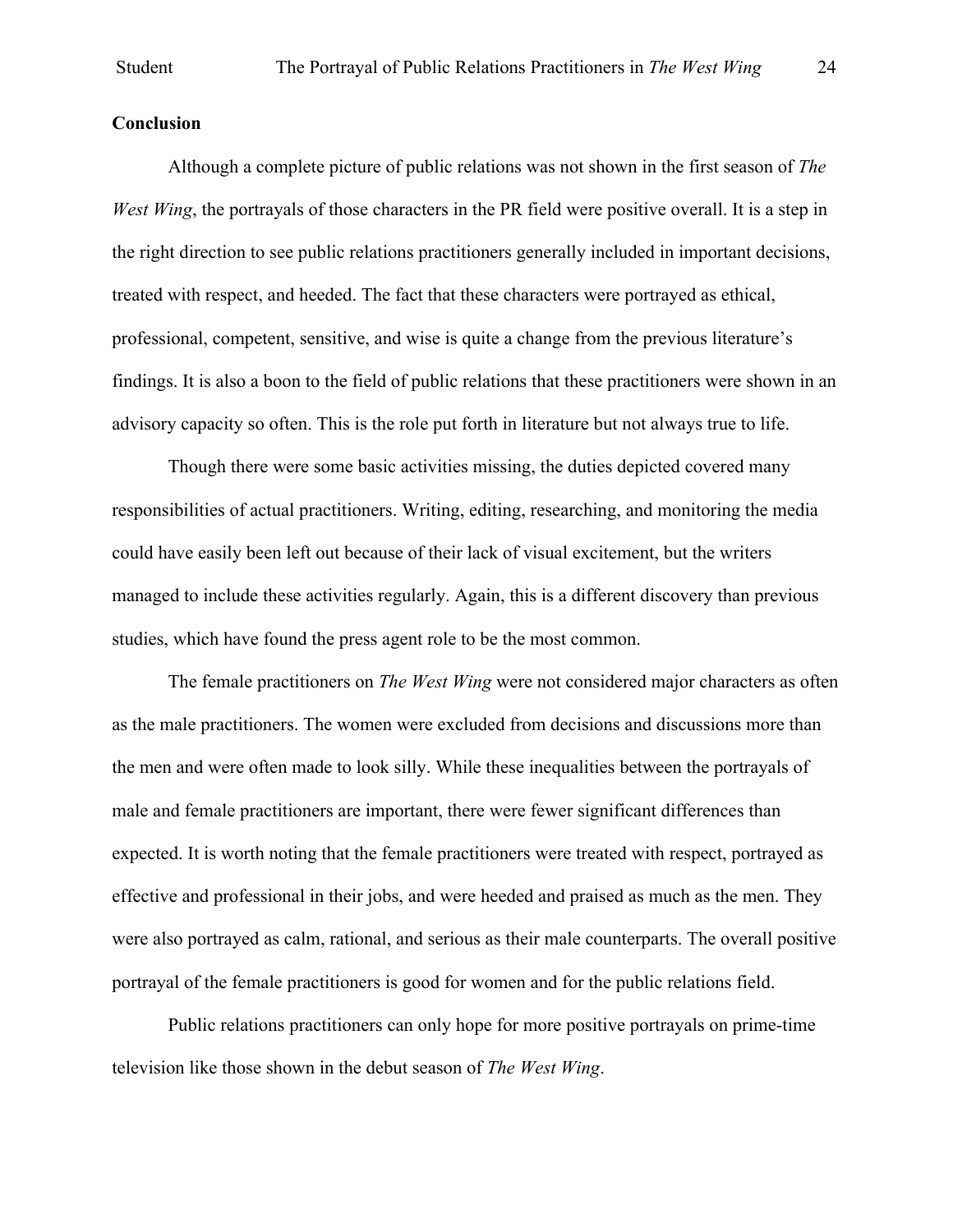### References

- Beavers, S. (2003). *The West Wing* as a pedagogical tool: Using drama to examine American politics and media perceptions of our political system. In P. Rollins and J. O'Connor (Eds.), *The West Wing: The American presidency as television dram*a, (pp. 175-186). Syracuse: Syracuse University Press.
- Brody, E. W. (2003). For public relations success track results, not messages. *Public Relations Quarterly*, *4,* 37-38.
- Chambers, S. A. (2003). Dialogue, deliberation, and discourse: The far-reaching politics of The West Wing. In P. Rollins and J. O'Connor (Eds.), *The West Wing: The American presidency as television dram*a, (pp. 83-100). Syracuse: Syracuse University Press.
- DeFleur, M. (1964). Occupational roles as portrayed on television. *The Public Opinion Quarterly, 28,* 57-74.
- Dominick, J. (1973). Crime and law enforcement on prime-time television. *The Public Opinion Quarterly, 37*, 241-250. Found at www.jstor.org on June 20, 2005.
- Elasmar, M., Hasegawa, K., & Brain, M. (1999). The portrayal of women in U.S. prime time television. *Journal of Broadcasting & Electronic Media, 44,* 20-34.
- Ezell, P. (2003). The sincere Sorkin White House, or, the importance of seeming earnest. In P. Rollins and J. O'Connor (Eds.), *The West Wing: The American presidency as television dram*a, (pp. 159-174). Syracuse: Syracuse University Press.
- Finn, P. (2003). The West Wing's textual president: American constitutional stability and the new public intellectual in the age of information. In P. Rollins and J. O'Connor (Eds.), *The West Wing: The American presidency as television dram*a, (pp. 101-124). Syracuse: Syracuse University Press.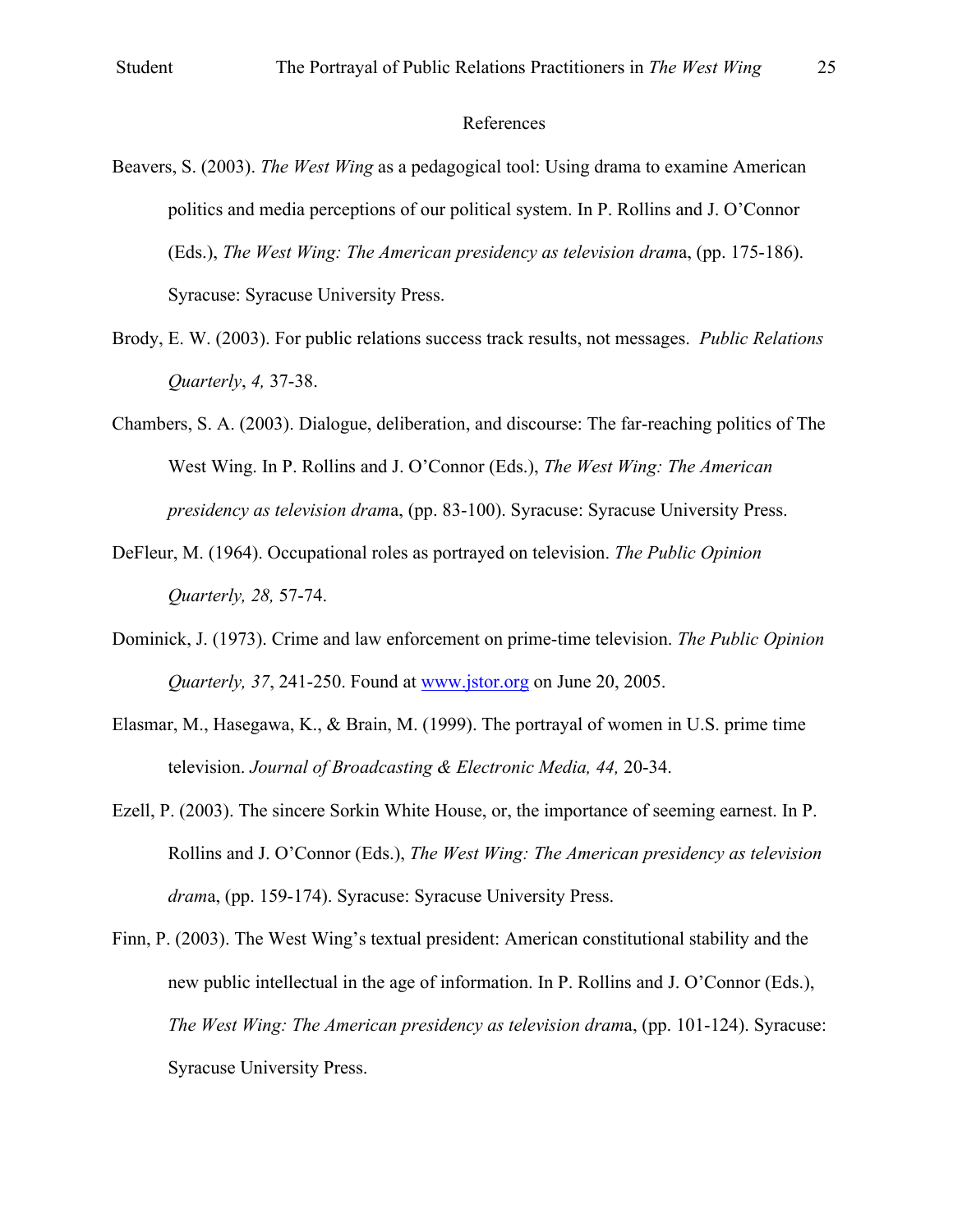- Gerbner, G., & Gross, L. (1976). Living with television: The violence profile [Electronic version]. *Journal of Communication, 26*(2), 172- 199. Retrieved March 7, 2006, from the ABI/INFORM Global database.
- Hayton, H. R. (2003). The king's two bodies: Identity and office in Sorkin's West Wing. In P. Rollins and J. O'Connor (Eds.), *The West Wing: The American presidency as television dram*a, (pp. 63-79). Syracuse: Syracuse University Press.
- Holbert, R. L., Pillion, O., Tschida, D. A., Armfield, G. G., Kinder, K., Cherry, K. L., & Daulton, A. R. (2003). *The West Wing* as endorsement of the U.S. presidency: Expanding the bounds of priming in political communication. *Journal of Communication, 53,* 427- 443.
- Jo, S. (2003). The portrayal of public relations in the news media. *Mass Communication & Society, 6,* 397-411.
- Jones, R. & Dionisopoulos, G. (2004). Scripting a tragedy: The "Isaac and Ishmael" episode of *The West Wing* as parable. *Popular Communication, 2*, 21-40.
- Kalisch, P. A., & Kalisch, B. J. (1986). A comparative analysis of nurse and physician characters in the entertainment media. *Journal of Advanced Nursing, 11,* 179-195.
- Keenan, K. (1996). Network television news coverage of public relations: An exploratory census of content. *Public Relations Review, 22*, 215-231.

Lane, C. (2003). The White House culture of gender and race in The West Wing: Insights from the margins. In P. Rollins and J. O'Connor (Eds.), *The West Wing: The American presidency as television dram*a, (pp. 32-41). Syracuse: Syracuse University Press.

Lee, M. (2001). The image of the government flack: Movie depictions of public relations in public administration. *Public Relations Review, 27*, 297-315.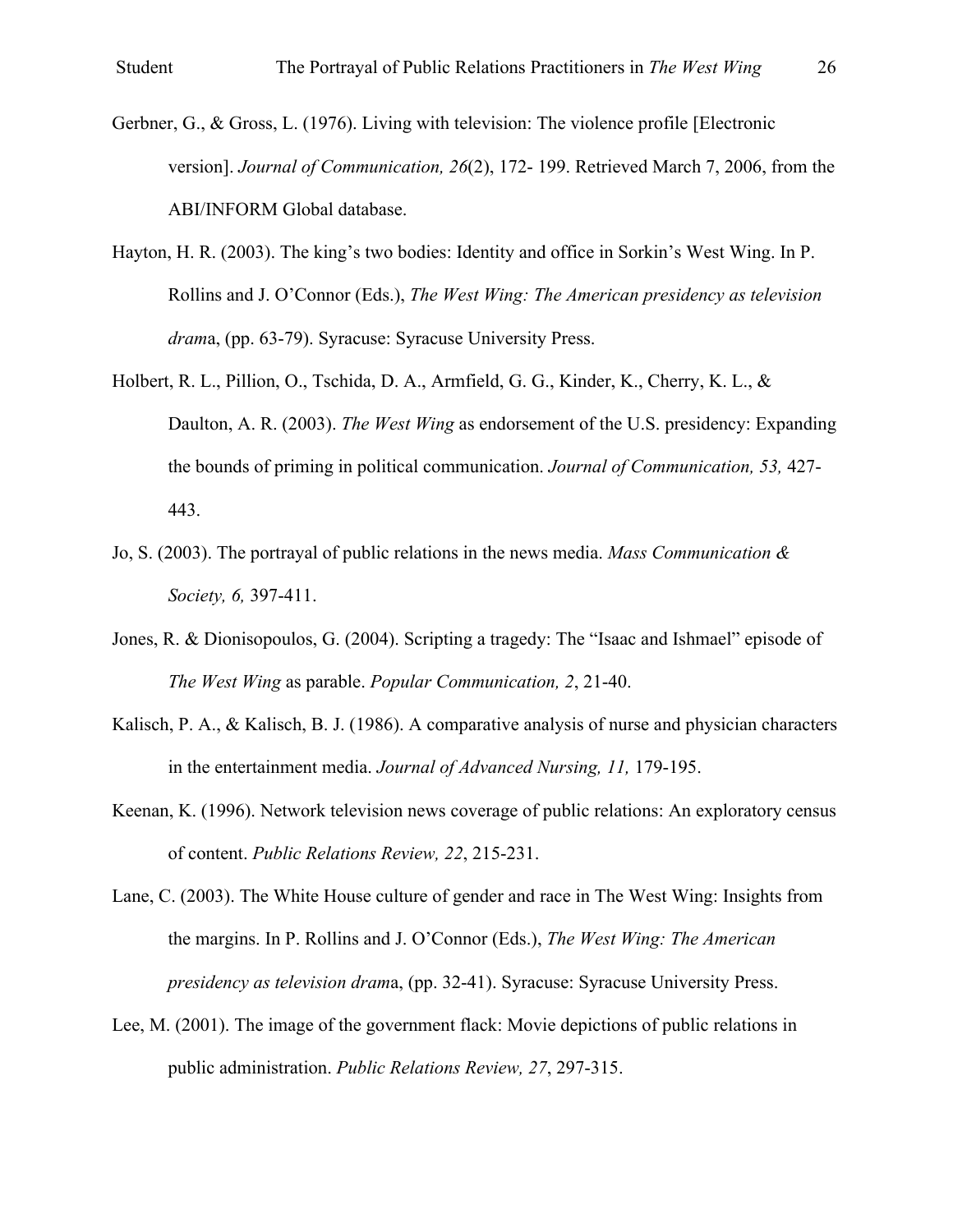- Lehmann, C. (2003). The feel-good presidency: The pseudo politics of The West Wing. In P. Rollins and J. O'Connor (Eds.), *The West Wing: The American presidency as television dram*a, (pp. 213-221). Syracuse: Syracuse University Press.
- Levine, M. (2003). The West Wing (NBC) and the West Wing (D.C.): Myth and reality in television's portrayal of the White House. In P. Rollins and J. O'Connor (Eds.), *The West Wing: The American presidency as television dram*a, (pp. 42-62). Syracuse: Syracuse University Press.
- Miller, K. (1999). Public relations in film and fiction: 1930 to 1995. *Journal of Public Relations Research, 11*, 3-28.
- Parry-Giles, T., & Parry-Giles, S. The West Wing's prime-time presidentiality: Mimesis and catharsis in a postmodern romance. (2002). *Quarterly Journal of Speech, 88*, 209-227.
- Pfau, M., & Mullen, L. J. (1995). The influence of television viewing on public perceptions of physicians. *Journal of Broadcasting & Electronic Media, 39,* 441-458.
- Pfau, M., Moy, P., & Szabo, E. A. (2001). Influence of prime-time television programming on perceptions of the federal government. *Mass Communication & Society, 4,* 437-453.
- Podhoretz, J. (2003). The liberal imagination. In P. Rollins and J. O'Connor (Eds.), *The West Wing: The American presidency as television dram*a, (pp. 222-234). Syracuse: Syracuse University Press.
- Pompper, D. (2003). The West Wing: White House narratives that journalism cannot tell. In P. Rollins and J. O'Connor (Eds.), *The West Wing: The American presidency as television dram*a, (pp. 17-31). Syracuse: Syracuse University Press.
- The project. (2006). *Image of the journalist in popular culture*. Retrieved on March 29, 2005, from http://www.ijpc.org/project.html.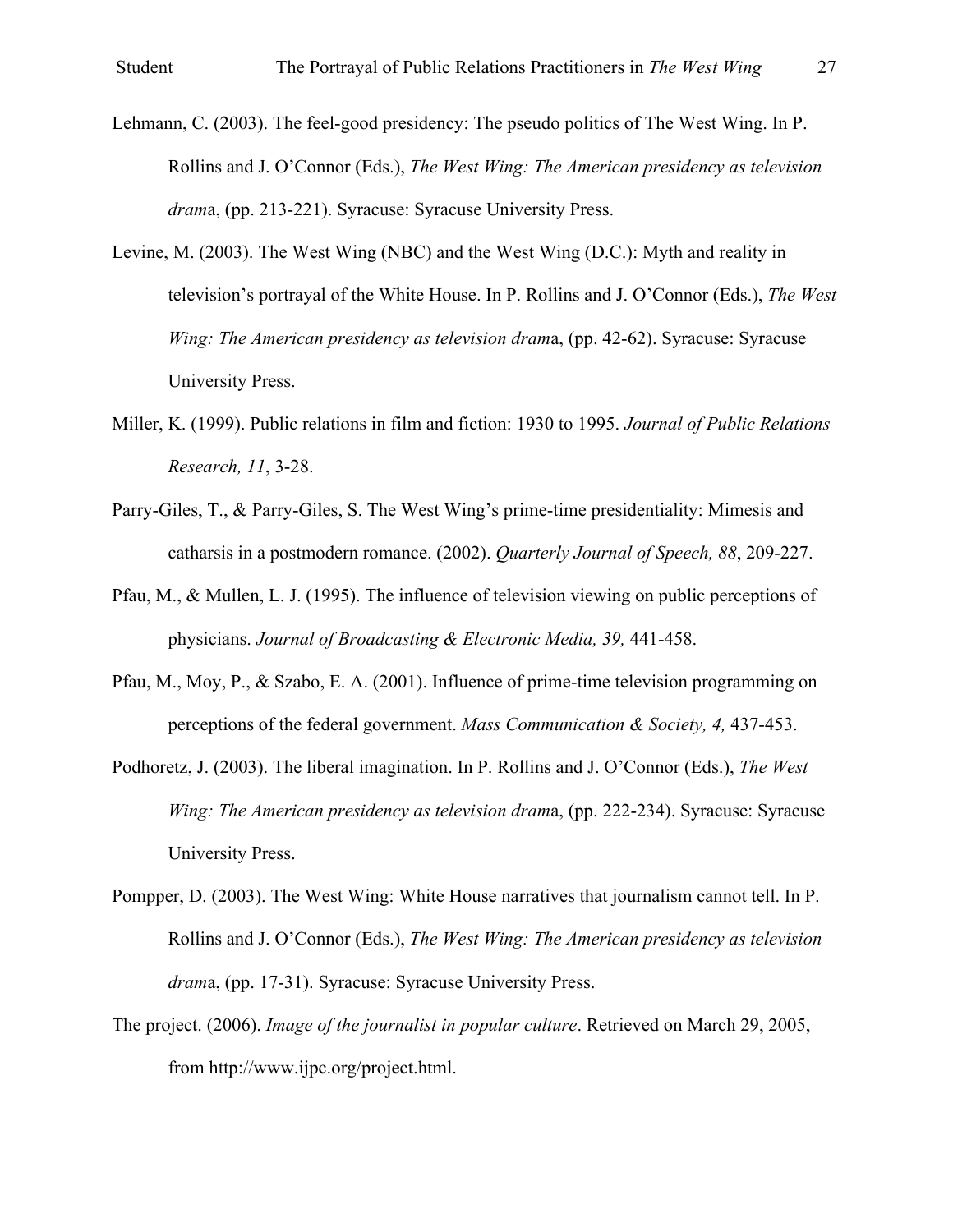- Rollins, P. & O'Connor, J. (Eds.) (2003). *The West Wing: The American presidency as television dram*a. Syracuse: Syracuse University Press.
- Shrum, L. J., Wyer, Jr., R. S., & O'Guinn, T. C. (1998). The effects of television consumption on social perceptions: The use of priming procedures to investigate psychological processes. *The Journal of Consumer Research, 24*(4), 447-458.
- Signorielli, N. (1999). Recognition and respect: a content analysis of prime-time television characters across three decades. *Sex Roles: A Journal of Research, 4*, 527-544.
- Smith, G. M. (2003). The left takes back the flag: The steadicam, the snippet, and the song from The West Wing's "In Excelsis Deo." In P. Rollins and J. O'Connor (Eds.), *The West Wing: The American presidency as television dram*a, (pp. 125-135). Syracuse: Syracuse University Press.
- Sorkin, A. (Writer/Producer), Schlamme, T. (Director), & Wells, J. (Executive Producer). (1999). *The West Wing* [Television series]. Hollywood: Warner Bros. Television.
- Spaulding, S. L., & Beasley, M. H. (2003). Crime, romance and sex: Washington women journalists in recent popular fiction*. Image of the Journalist in Popular Culture Journal, 1*. Retrieved on November 29, 2005, from http://www.ijpc.org
- Spicer, C. H. (1993). Images of public relations in the print media. *Journal of Public Relations Research, 5,* 47-61.
- Steinle, P. (2000, April). Print (and video) to screen: Journalism in motion pictures of the 1990s*.*  Paper presented at the Popular Culture/American Culture Conference, New Orleans, LA. Retrieved on November 29, 2005, from http://www.ijpc.org
- Stone, G. & Lee, J. (1990). Portrayal of journalists on prime time television. *Journalism Quarterly, 67*, 697-707.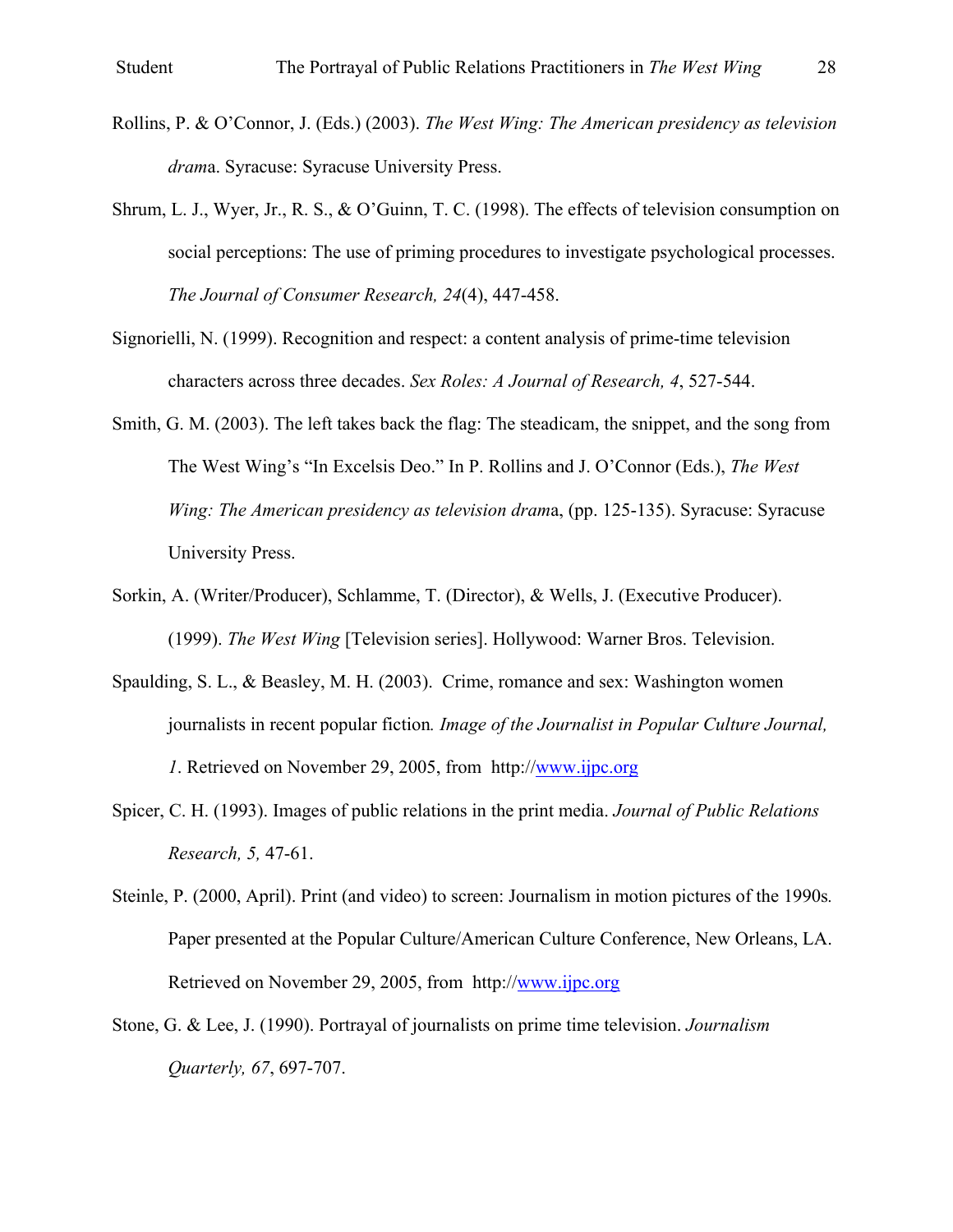- Vande Berg, L. R., & Streckfuss, D. (1992). Prime-time television's portrayal of women and the world of work: A demographic profile. *Journal of Broadcasting & Electronic Media, 36,* 195-208.
- Vest, J. P. (2003). From The American President to The West Wing: A scriptwriter's perspective. In P. Rollins and J. O'Connor (Eds.), *The West Wing: The American presidency as television dram*a, (pp. 136-156). Syracuse: Syracuse University Press.
- Waxman, S. (2003). Inside The West Wing's new world. In P. Rollins and J. O'Connor (Eds.), *The West Wing: The American presidency as television dram*a, (pp. 203-212). Syracuse: Syracuse University Press.
- Wright, J. C., Hutson, A. C., Truglio, R., Fitch, M., Smith, E., & Piemyat, S. (1995). Occupational portrayals on television: Children's role schemata, career aspirations, and perceptions of reality. *Child Development, 66,* 1706-1718.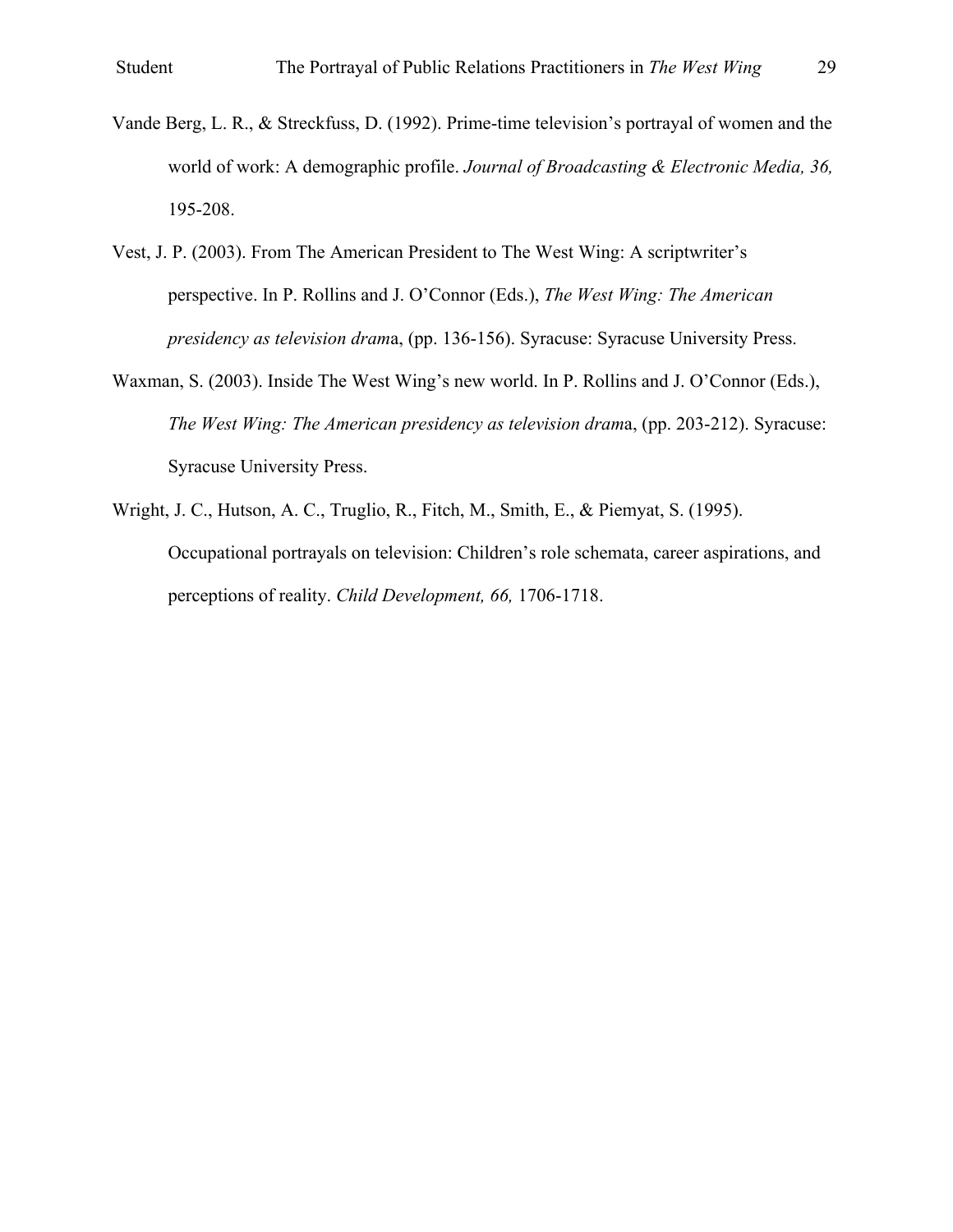# Table 1

# *Traits Demonstrated by Public Relations Practitioners*

# *on the Debut Season of The West Wing*

| Trait                | Overall Count | Male Percentage | Female     |
|----------------------|---------------|-----------------|------------|
|                      |               |                 | Percentage |
| Included *           | 248           | 64.91%          | 35.08%     |
| Treated with Respect | 282           | 58.15%          | 41.84%     |
| Effective in Job     | 267           | 58.06%          | 41.94%     |
| Heeded               | 213           | 55.86%          | 44.13%     |
| Ignored              | 105           | 48.57%          | 51.42%     |
| Major Character *    | 192           | 64.59%          | 35.42%     |
| Praised              | 50            | 62%             | 38%        |
| Criticized           | 64            | 51.56%          | 48.44%     |
| Disciplined *        | 18            | 83.34%          | 16.67%     |
| Professional         | 233           | 57.09%          | 42.92%     |
| Calm                 | 71            | 56.34%          | 43.67%     |
| Enthusiastic         | 306           | 56.86%          | 43.13%     |
| Emotional            | 151           | 56.95%          | 43.04%     |
| Rational             | 293           | 57.34%          | 42.66%     |